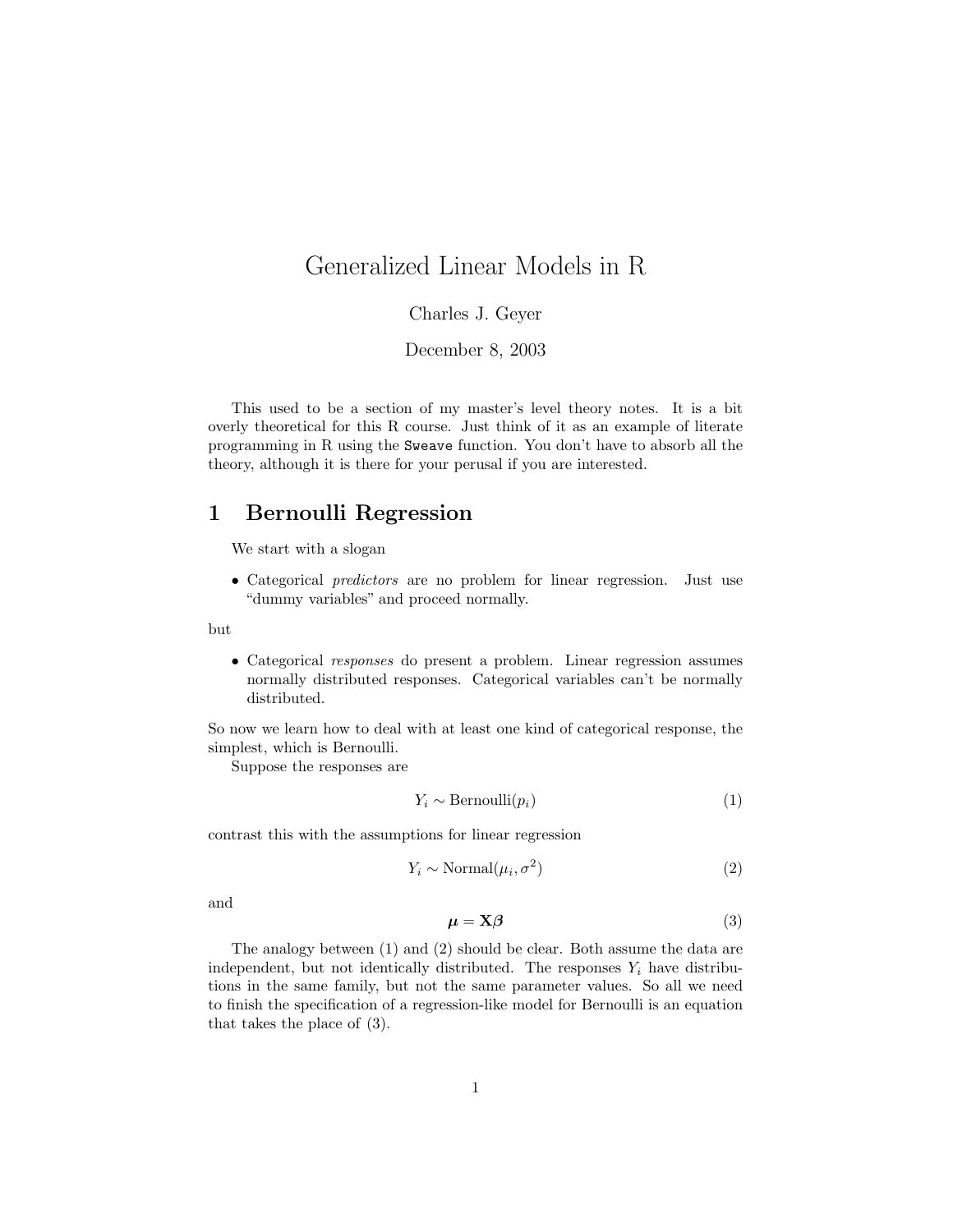# 1.1 A Dumb Idea (Identity Link)

We could use (3) with the Bernoulli model, although we have to change the symbol for the parameter from  $\mu$  to p

$$
\mathbf{p}=\mathbf{X}\boldsymbol{\beta}.
$$

This means, for example, in the "simple" linear regression model (with one constant and one non-constant predictor  $x_i$ )

$$
p_i = \alpha + \beta x_i. \tag{4}
$$

Before we further explain this, we caution that this is universally recognized to be a dumb idea, so don't get too excited about it.

Now nothing is normal, so least squares,  $t$  and  $F$  tests, and so forth make no sense. But maximum likelihood, the asymptotics of maximum likelihood estimates, and likelihood ratio tests do make sense.

Hence we write down the log likelihood

$$
l(\alpha, \beta) = \sum_{i=1}^{n} [y_i \log(p_i) + (1 - y_i) \log(1 - p_i)]
$$

and its derivatives

$$
\frac{\partial l(\alpha, \beta)}{\partial \alpha} = \sum_{i=1}^{n} \left[ \frac{y_i}{p_i} - \frac{1 - y_i}{1 - p_i} \right]
$$

$$
\frac{\partial l(\alpha, \beta)}{\partial \beta} = \sum_{i=1}^{n} \left[ \frac{y_i}{p_i} - \frac{1 - y_i}{1 - p_i} \right] x_i
$$

and set equal to zero to solve for the MLE's. Fortunately, even for this dumb idea, R knows how to do the problem.

### Example 1.1 (Bernoulli Regression, Identity Link).

We use the data in the file ex12.8.1.dat in this directory, which is read by the following

```
> X <- read.table("ex12.8.1.dat", header = TRUE)
> names(X)
[1] "y" "x" "z"
> attach(X)
```
and has three variables x, y, and z. For now we will just use the first two.

The response y is Bernoulli. We will do a Bernoulli regression using the model assumptions described above. The following code does the regression and prints out a summary.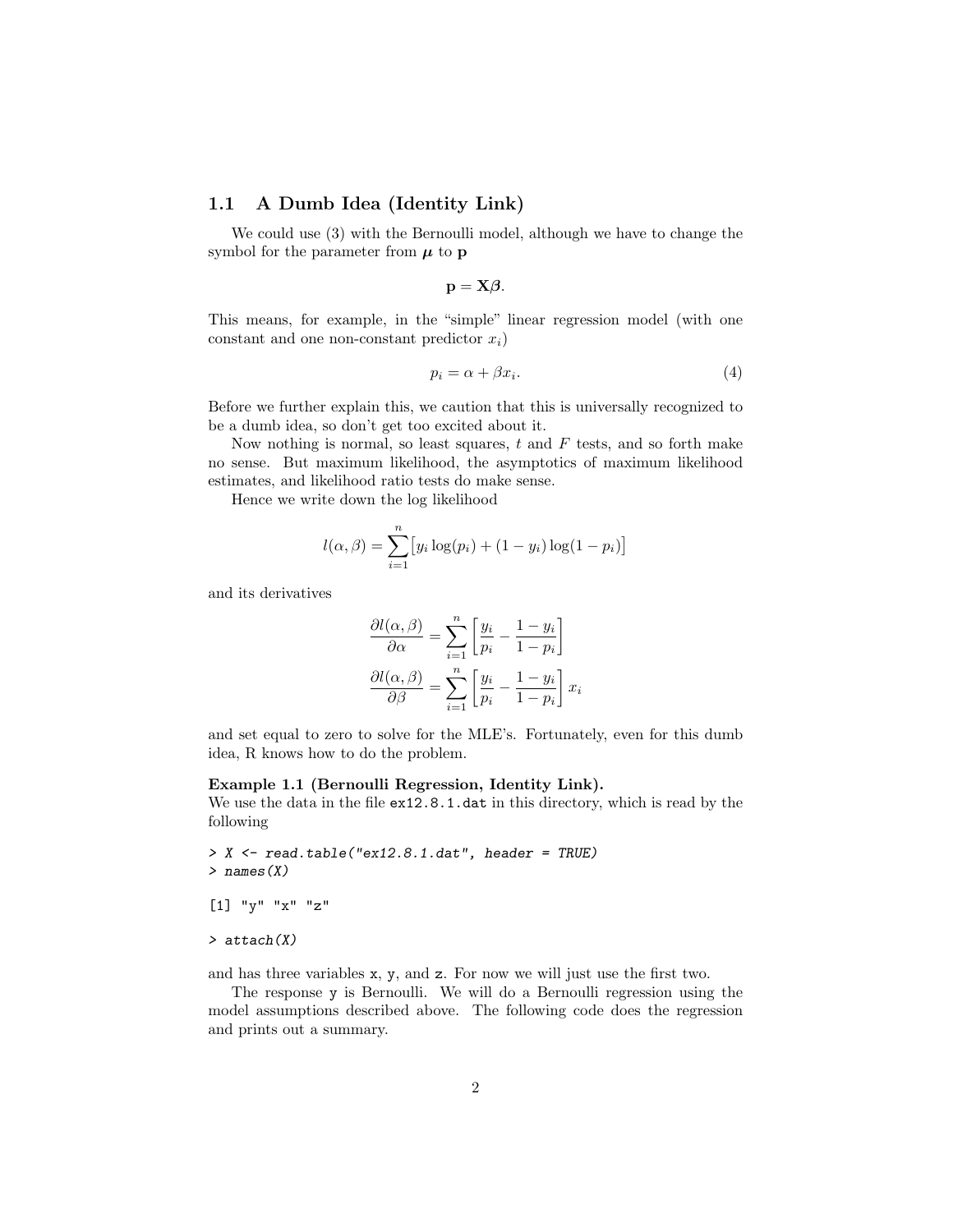```
> out.quasi <- glm(y \text{ x}, fanily = quasi(variance = "mu(1-mu)");start = c(0.5, 0)> summary(out.quasi, dispersion = 1)
Call:
glm(formula = y \tilde{ } x, family = quasi(variance = "mu(1-mu)"), start = c(0.5,
   0))
Deviance Residuals:
  Min 1Q Median 3Q Max
-1.552 -1.038 -0.678 1.119 1.827
Coefficients:
            Estimate Std. Error z value Pr(>|z|)
(Intercept) -0.354863 0.187324 -1.894 0.0582 .
x 0.016016 0.003589 4.462 8.1e-06 ***
---
Signif. codes: 0 '***' 0.001 '**' 0.01 '*' 0.05 '.' 0.1 ' ' 1
(Dispersion parameter for quasi family taken to be 1)
   Null deviance: 137.19 on 99 degrees of freedom
Residual deviance: 126.96 on 98 degrees of freedom
AIC: NA
Number of Fisher Scoring iterations: 9
```
We have to apologize for the rather esoteric syntax, which results from our choice of introducing Bernoulli regression via this rather dumb example.

As usual, our main interest is in the table labeled Coefficients:, which says the estimated regression coefficients (the MLE's) are  $\hat{\alpha} = -0.34750$  and  $\beta = 0.01585$ . This table also gives standard errors, test statistics ("z values") and P-values for the two-tailed test of whether the true value of the coefficient is zero.

The scatter plot with regression line for this regression is somewhat unusual looking. It is produced by the code

```
> plot(x, y)> curve(predict(out.quasi, data.frame(x = x)), add = TRUE)
```
and is shown in Figure 1. The response values are, of course, being Bernoulli, either zero or one, which makes the scatter plot almost impossible to interpret (it is clear that there are more ones for high  $x$  values than for low, but it's impossible to see much else, much less to visualize the correct regression line).

That finishes our discussion of the example. So why is it "dumb"? One reason is that nothing keeps the parameters in the required range. The  $p_i$ ,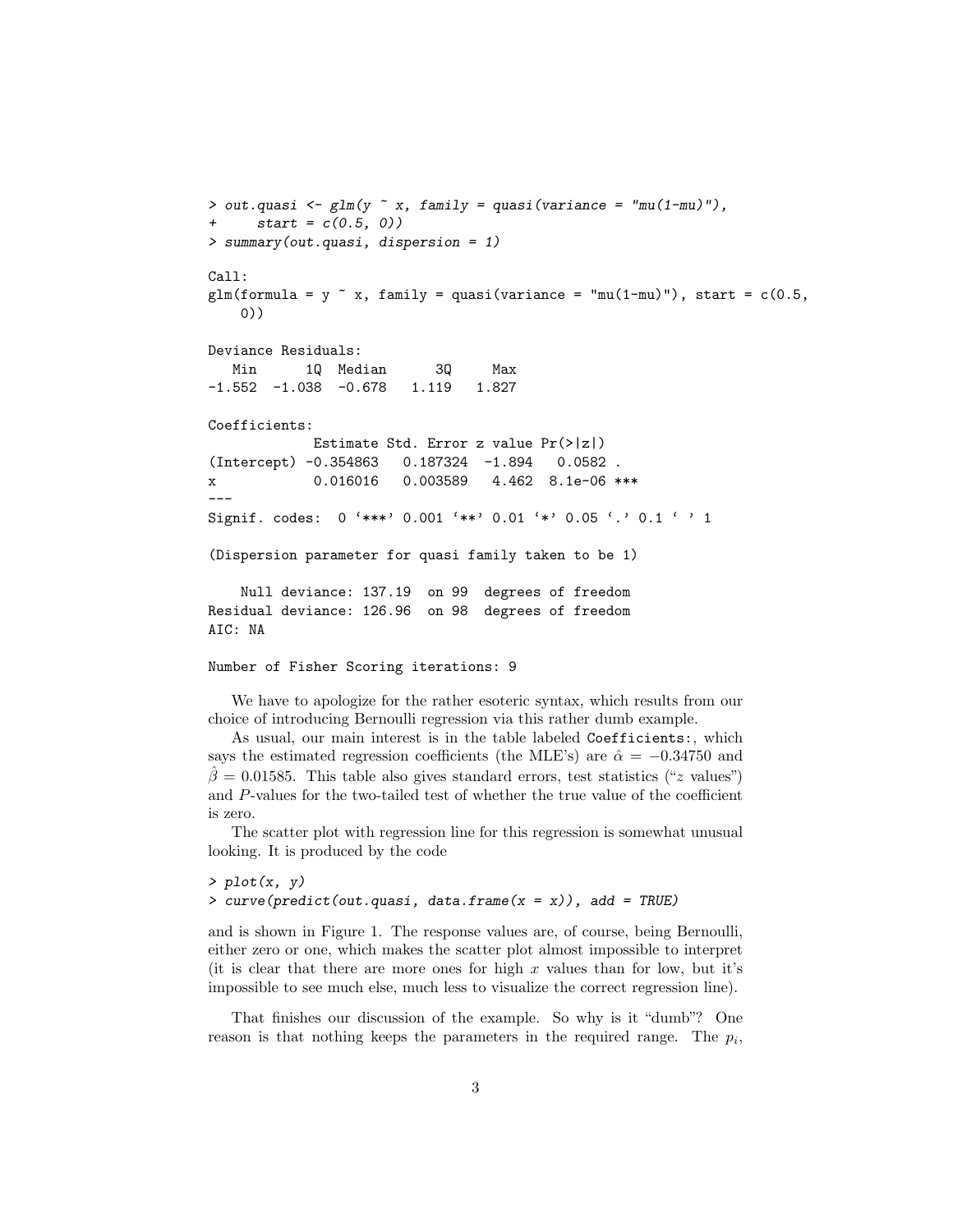

Figure 1: Scatter plot and regression line for Example 1.1 (Bernoulli regression with an identity link function).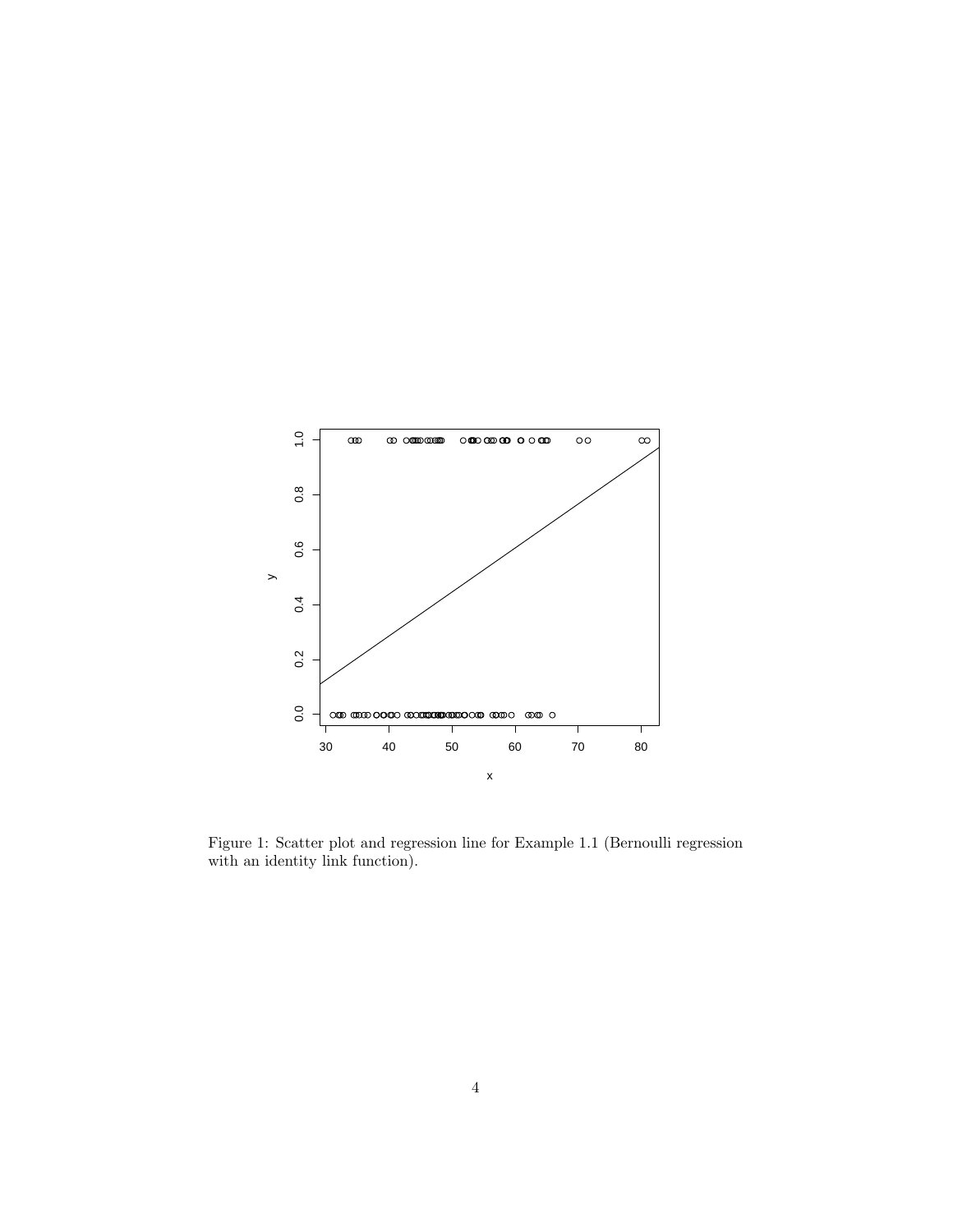being probabilities must be between zero and one. The right hand side of (4), being a linear function may take any values between  $-\infty$  and  $+\infty$ . For the data set used in the example, it just happened that the MLE's wound up in  $(0, 1)$  without constraining them to do so. In general that won't happen. What then? R being semi-sensible will just crash (produce error messages rather than estimates).

There are various ad-hoc ways one could think to patch up this problem. One could, for example, truncate the linear function at zero and one. But that makes a nondifferentiable log likelihood and ruins the asymptotic theory. The only simple solution is to realize that linearity is no longer simple and give up linearity.

# 1.2 Logistic Regression (Logit Link)

What we need is an assumption about the  $p_i$  that will always keep them between zero and one. A great deal of thought by many smart people came up with the following general solution to the problem. Replace the assumption (3) for linear regression with the following two assumptions

$$
\eta = \mathbf{X}\boldsymbol{\beta} \tag{5}
$$

and

$$
p_i = h(\eta_i) \tag{6}
$$

where h is a smooth invertible function that maps  $\mathbb R$  into  $(0, 1)$  so the  $p_i$  are always in the required range. We now stop for some important terminology.

- The vector  $\eta$  in (5) is called the *linear predictor*.
- The function h is called the *inverse link function* and its inverse  $g = h^{-1}$ is called the link function.

The most widely used (though not the only) link function for Bernoulli regression is the logit link defined by

$$
g(p) = \text{logit}(p) = \text{log}\left(\frac{p}{1-p}\right)
$$
 (7a)

$$
h(\eta) = g^{-1}(\eta) = \frac{e^{\eta}}{e^{\eta} + 1} = \frac{1}{1 + e^{-\eta}}
$$
 (7b)

Equation (7a) defines the so-called logit function, and, of course, equation (7b) defines the inverse logit function.

For generality, we will not at first use the explicit form of the link function writing the log likelihood

$$
l(\boldsymbol{\beta}) = \sum_{i=1}^{n} [y_i \log(p_i) + (1 - y_i) \log(1 - p_i)]
$$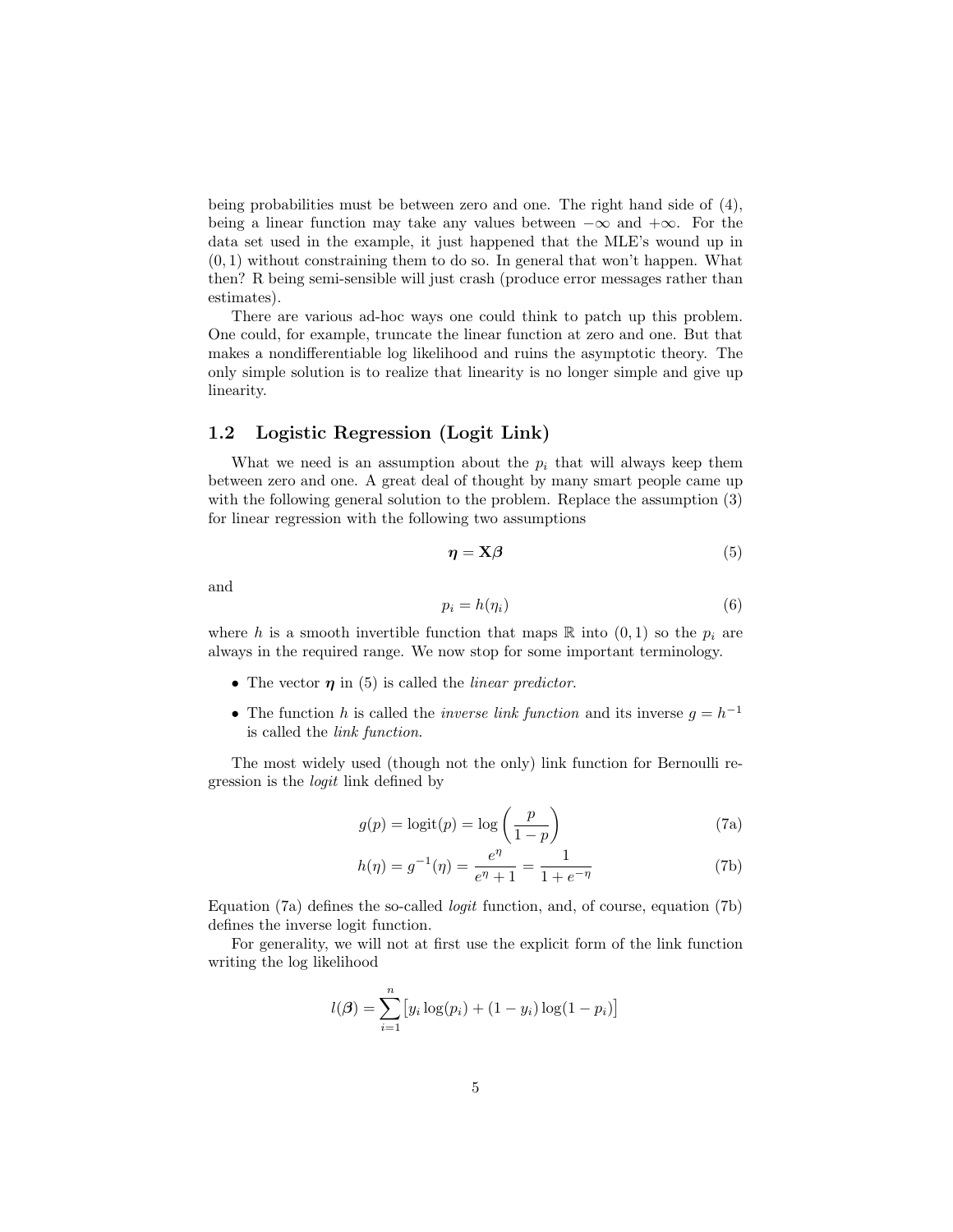where we are implicitly using  $(5)$  and  $(6)$  as part of the definition. Then

$$
\frac{\partial l(\boldsymbol{\beta})}{\partial \beta_j} = \sum_{i=1}^n \left[ \frac{y_i}{p_i} - \frac{1 - y_i}{1 - p_i} \right] \frac{\partial p_i}{\partial \eta_i} \frac{\partial \eta_i}{\partial \beta_j}
$$

where the two partial derivatives on the right arise from the chain rule and are explicitly

$$
\frac{\partial p_i}{\partial \eta_i} = h'(\eta_i)
$$

$$
\frac{\partial \eta_i}{\partial \beta_j} = x_{ij}
$$

where  $x_{ij}$  denotes the  $i, j$  element of the design matrix **X** (the value of the j-th predictor for the i-th individual). Putting everything together

$$
\frac{\partial l(\boldsymbol{\beta})}{\partial \beta_j} = \sum_{i=1}^n \left[ \frac{y_i}{p_i} - \frac{1 - y_i}{1 - p_i} \right] h'(\eta_i) x_{ij}
$$

These equations also do not have a closed form solution, but are easily solved numerically by R

### Example 1.2 (Bernoulli Regression, Logit Link).

We use the same data in Example 1.1. The R commands for logistic regression are

```
> out.logit <- glm(y ~ x, family = binomial)
> summary(out.logit)
Call:
glm(formula = y x, family = binomial)Deviance Residuals:
   Min 1Q Median 3Q Max
-1.5237 -1.0192 -0.7082 1.1341 1.7665
Coefficients:
          Estimate Std. Error z value Pr(>|z|)
(Intercept) -3.56633 1.15954 -3.076 0.00210 **
x 0.06607 0.02259 2.925 0.00345 **
---
Signif. codes: 0 '***' 0.001 '**' 0.01 '*' 0.05 '.' 0.1 ' ' 1
(Dispersion parameter for binomial family taken to be 1)
   Null deviance: 137.19 on 99 degrees of freedom
Residual deviance: 127.33 on 98 degrees of freedom
```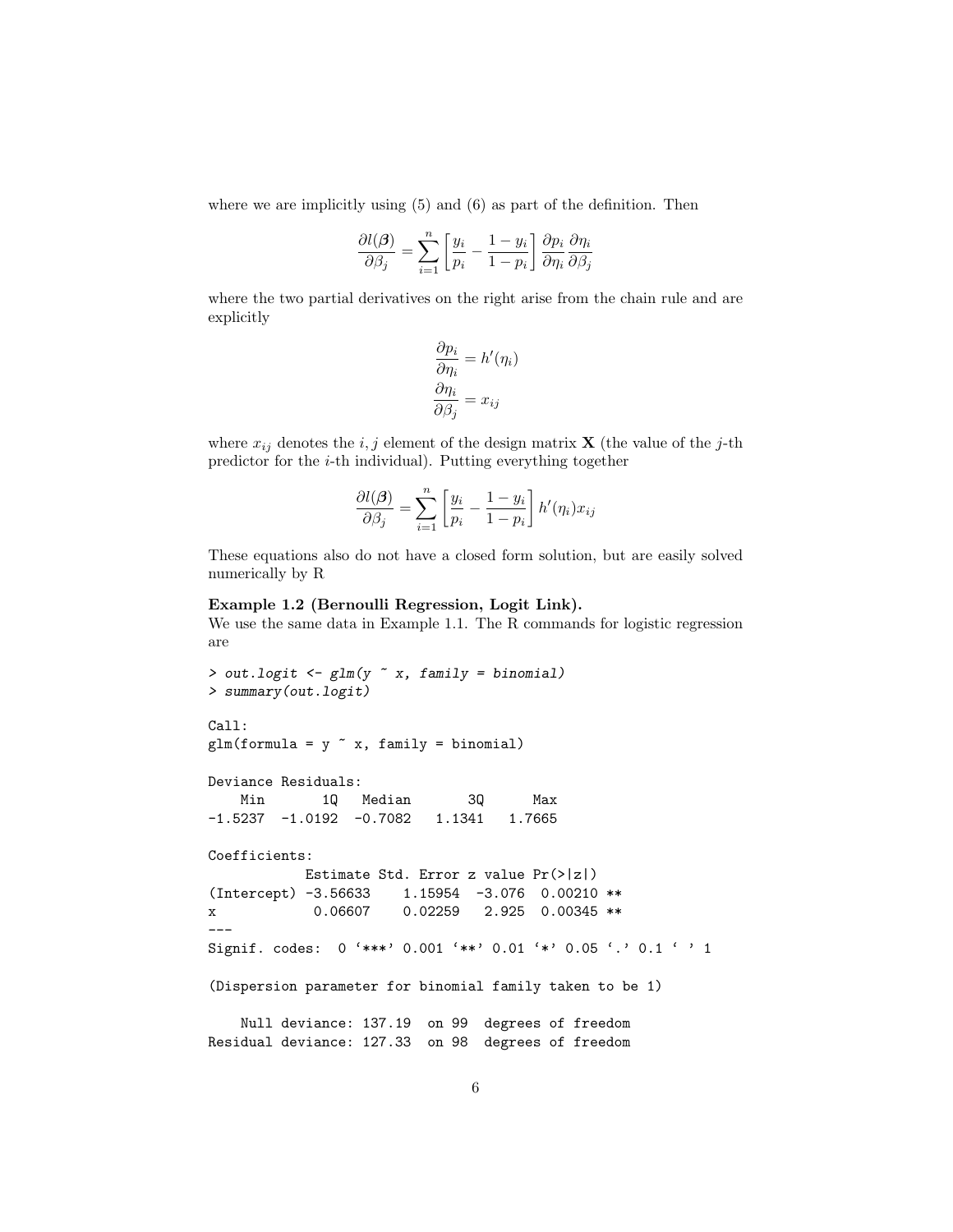AIC: 131.33

Number of Fisher Scoring iterations: 4

Note that the syntax is a lot cleaner for this (logit link) than for the "dumb" way (identity link). The regression function for this "logistic regression" is shown in Figure 2, which appears later, after we have done another example.

### 1.3 Probit Regression (Probit Link)

Another widely used link function for Bernoulli regression is the probit function, which is just another name for the standard normal inverse c. d. f. That is, the link function is  $g(p) = \Phi^{-1}(p)$  and the inverse link function is  $g^{-1}(\eta) = \Phi(\eta)$ . The fact that we do not have closed-form expressions for these functions and must use table look-up or computer programs to evaluate them is no problem. We need computers to solve the likelihood equations anyway.

#### Example 1.3 (Bernoulli Regression, Probit Link).

We use the same data in Example 1.1. The R commands for probit regression are

```
> out.probit <- glm(y ~ x, family = binomial(link = "probit"))
> summary(out.probit)
Call:
glm(formula = y x, family = binomial(link = "probit"))Deviance Residuals:
   Min 1Q Median 3Q Max
-1.5263 -1.0223 -0.7032 1.1324 1.7760
Coefficients:
           Estimate Std. Error z value Pr(>|z|)
(Intercept) -2.20894 0.68649 -3.218 0.00129 **
x 0.04098 0.01340 3.057 0.00223 **
---
Signif. codes: 0 '***' 0.001 '**' 0.01 '*' 0.05 '.' 0.1 ' ' 1
(Dispersion parameter for binomial family taken to be 1)
   Null deviance: 137.19 on 99 degrees of freedom
Residual deviance: 127.27 on 98 degrees of freedom
AIC: 131.27
```
### Number of Fisher Scoring iterations: 4

Note that there is a huge difference in the regression coefficients for our three examples, but this should be no surprise because the coefficients for the three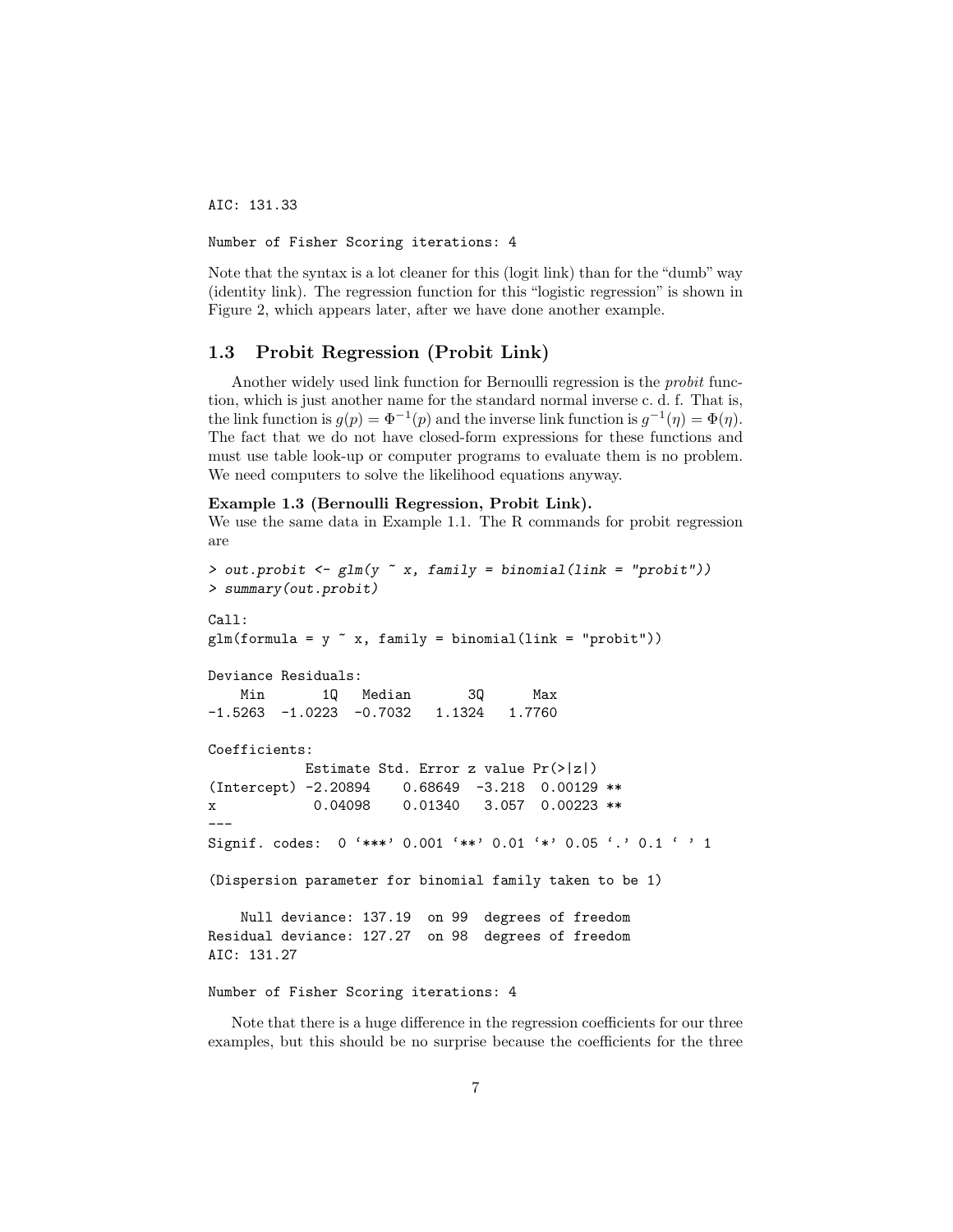regressions are not comparable. Because the regressions involve different link functions, the meaning of the regression coefficients are not the same. Comparing them is like comparing apples and oranges, as the saying goes. Thus Bernoulli regression in particular and generalized linear models in general give us yet another reason why regression coefficients are meaningless. Note that Figure 2 shows that the estimated regression functions  $E(Y | X)$  are almost identical for the logit and probit regressions despite the regression coefficients being wildly different. Even the linear regression function used in our first example is not so different, at least in the middle of the range of the data, from the other two.

Regression functions (response predictions) have a direct probabilistic interpretation  $E(Y | X)$ . Regression coefficients don't.

The regression function  $E(Y \mid X)$  for all three of our Bernoulli regression examples, including this one, are shown in Figure 2, which was made by the following code

 $> plot(x, y)$ > curve(predict(out.logit, data.frame(x = x), type = "response"),  $add = TRUE, \; lty = 1)$ > curve(predict(out.probit, data.frame( $x = x$ ), type = "response"), +  $add = TRUE, \; lty = 2)$ > curve(predict(out.quasi, data.frame( $x = x$ )), add = TRUE, lty = 3)

The type="response" argument says we want the predicted mean values  $g(\eta)$ , the default being the linear predictor values  $\eta$ . The reason why this argument is not needed for the last case is because there is no difference with an identity link.

# 2 Generalized Linear Models

A generalized linear model (GLM) is a rather general (duh!) form of model that includes ordinary linear regression, logistic and probit regression, and lots more. We keep the regression-like association (5) between the regression coefficient vector  $\beta$  and the *linear predictor* vector  $\eta$  that we used in Bernoulli regression. But now we generalize the probability model greatly. We assume the responses  $Y_i$  are independent but not identically distributed with densities of the form

$$
f(y | \theta, \phi, w) = \exp\left(\frac{y\theta - b(\theta)}{\phi/w} - c(y, \phi)\right)
$$
 (8)

We assume

$$
Y_i \sim f(\cdot \mid \theta_i, \phi, w_i),
$$

that is, the *canonical parameter*  $\theta_i$  is different for each case and is determined (in a way yet to be specified) by the linear predictor  $\eta_i$  but the so-called *dispersion*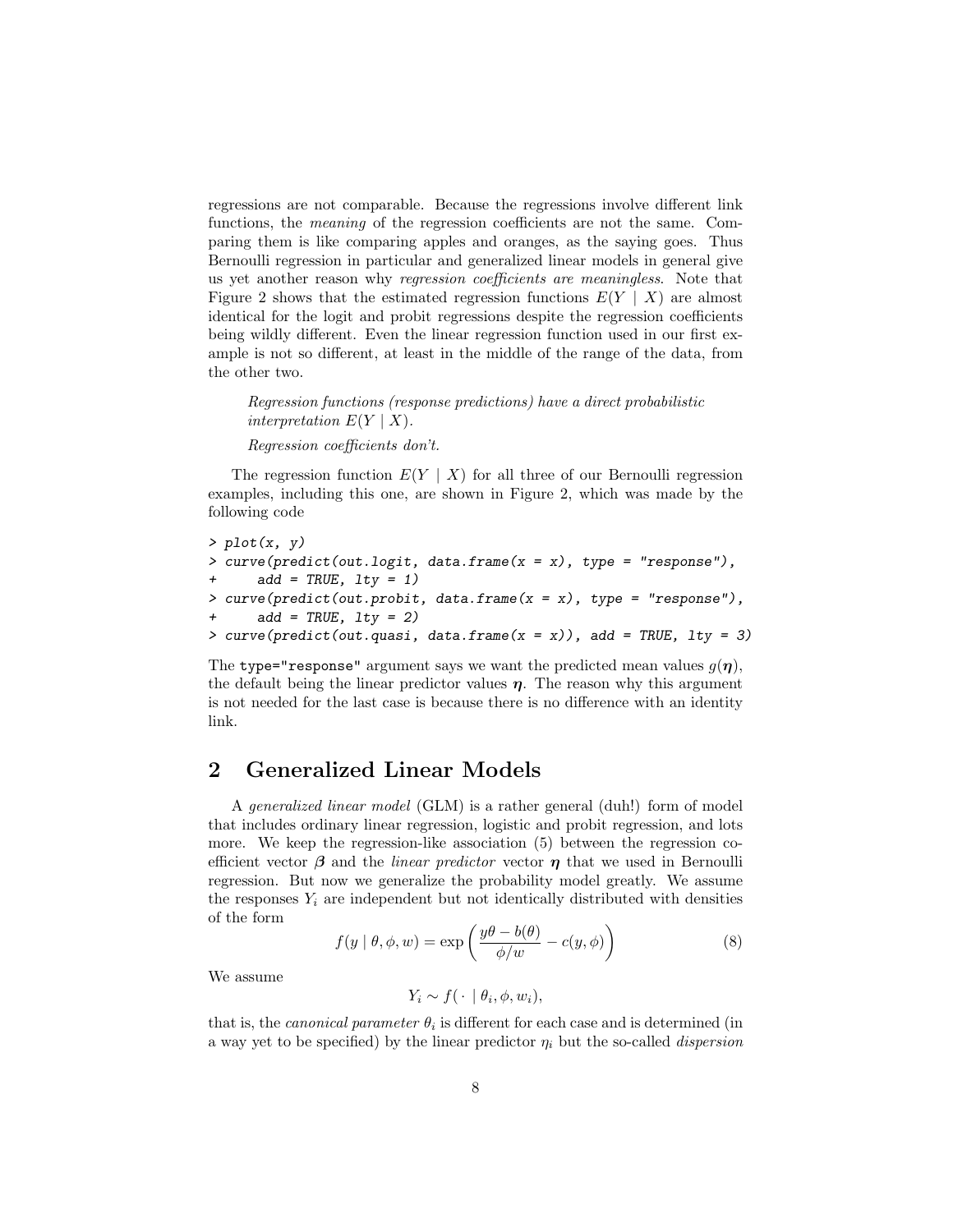

Figure 2: Scatter plot and regression functions for Examples 1.1, 1.2, and 1.3. Solid line: regression function for logistic regression (logit link). Dashed line: regression function for probit regression (probit link). Dotted line: regression function for no-name regression (identity link).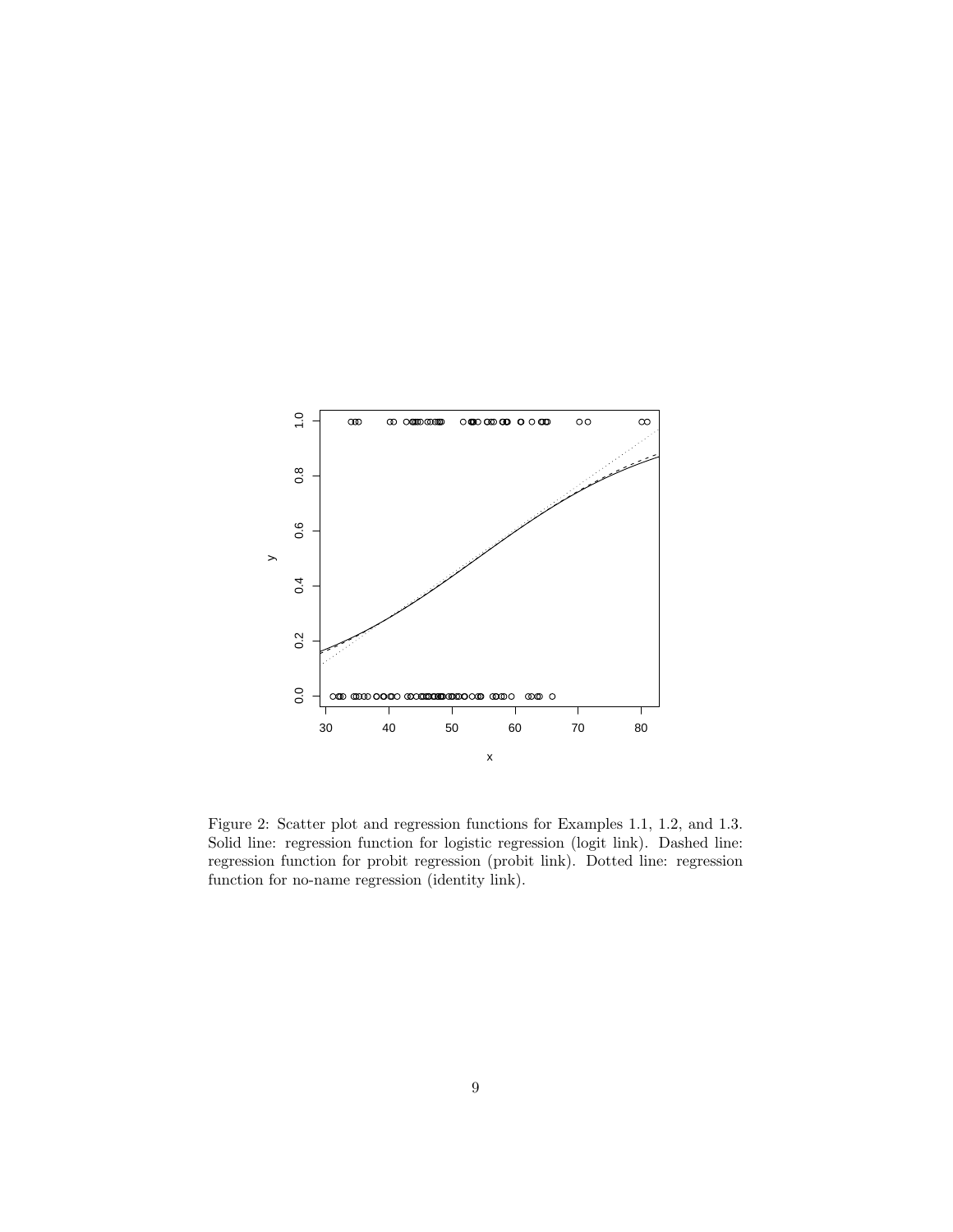parameter  $\phi$  is the same for all  $Y_i$ . The weight  $w_i$  is a known positive constant, not a parameter. Also  $\phi > 0$  is assumed  $(\phi < 0$  would just change the sign of some equations with only trivial effect). The function  $b$  is a smooth function but otherwise arbitrary. Given  $b$  the function  $c$  is determined by the requirement that f integrate to one (like any other probability density).

The log likelihood is thus

$$
l(\boldsymbol{\beta}) = \sum_{i=1}^{n} \left( \frac{y_i \theta_i - b(\theta_i)}{\phi/w_i} - c(y_i, \phi) \right)
$$
(9)

Before we proceed to the likelihood equations, let us first look at what the identities derived from differentiating under the integral sign

$$
E_{\theta}\left\{l_{n}'(\theta)\right\} = 0\tag{10}
$$

and

$$
E_{\theta}\{l''_{n}(\theta)\} = -\operatorname{var}_{\theta}\{l'_{n}(\theta)\}\tag{11}
$$

and their multiparameter analogs

$$
E_{\theta} \{ \nabla l_n(\theta) \} = 0 \tag{12}
$$

and

$$
E_{\theta} \{ \nabla^2 l_n(\theta) \} = - \operatorname{var}_{\theta} \{ \nabla l_n(\theta) \}
$$
 (13)

tell us about this model. Note that these identities are exact, not asymptotic, and so can be applied to sample size one and to any parameterization. So let us differentiate one term of (9) with respect to its  $\theta$  parameter

$$
l(\theta, \phi) = \frac{y\theta - b(\theta)}{\phi/w} - c(y, \phi)
$$

$$
\frac{\partial l(\theta, \phi)}{\partial \theta} = \frac{y - b'(\theta)}{\phi/w}
$$

$$
\frac{\partial^2 l(\theta, \phi)}{\partial \theta^2} = -\frac{b''(\theta)}{\phi/w}
$$

Applied to this particular situation, the identities from differentiating under the integral sign are

$$
E_{\theta,\phi} \left\{ \frac{\partial l(\theta,\phi)}{\partial \theta} \right\} = 0
$$
  
var <sub>$\theta,\phi$</sub>   $\left\{ \frac{\partial l(\theta,\phi)}{\partial \theta} \right\} = -E_{\theta,\phi} \left\{ \frac{\partial^2 l(\theta,\phi)}{\partial \theta^2} \right\}$ 

or

$$
E_{\theta,\phi} \left\{ \frac{Y - b'(\theta)}{\phi/w} \right\} = 0
$$
  
 
$$
\text{var}_{\theta,\phi} \left\{ \frac{Y - b'(\theta)}{\phi/w} \right\} = \frac{b''(\theta)}{\phi/w}
$$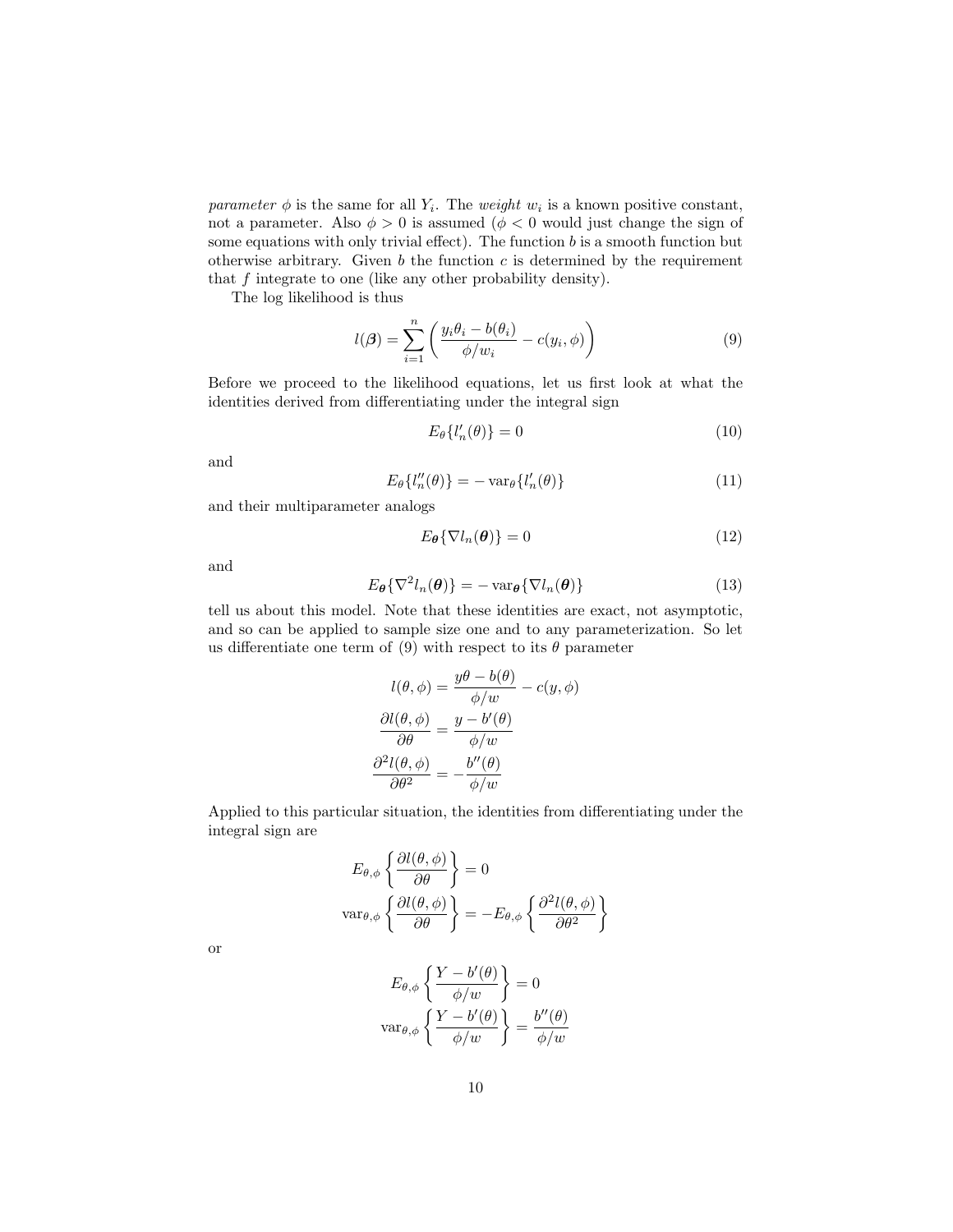From which we obtain

$$
E_{\theta,\phi}(Y) = b'(\theta) \tag{14a}
$$

$$
var_{\theta,\phi}(Y) = b''(\theta)\frac{\phi}{w}
$$
 (14b)

From this we derive the following lemma.

**Lemma 1.** The function  $b$  in  $(8)$  has the following properties

- (i) b is strictly convex,
- (ii)  $b'$  is strictly increasing,
- (iii)  $b''$  is strictly positive,

unless  $b''(\theta) = 0$  for all  $\theta$  and the distribution of Y is concentrated at one point for all parameter values.

*Proof.* Just by ordinary calculus (iii) implies (ii) implies (i), so we need only prove (iii). Equation (14b) and the assumptions  $\phi > 0$  and  $w > 0$  imply  $b''(\theta) \geq 0$ . So the only thing left to prove is that if  $b''(\theta^*) = 0$  for any one  $\theta^*$ , then actually  $b''(\theta) = 0$  for all  $\theta$ . By (14b)  $b''(\theta^*) = 0$  implies  $var_{\theta^*,\phi}(Y) = 0$ , so the distribution of Y for the parameter values  $\theta^*$  and  $\phi$  is concentrated at one point. But now we apply a trick using the distribution at  $\theta^*$  to calculate for other  $\theta$ 

$$
f(y | \theta, \phi, w) = \frac{f(y | \theta, \phi, w)}{f(y | \theta^*, \phi, w)} f(y | \theta^*, \phi, w)
$$
  
= 
$$
\exp\left(\frac{y\theta - b(\theta)}{\phi/w_i} - \frac{y\theta^* - b(\theta^*)}{\phi/w_i}\right) f(y | \theta^*, \phi, w)
$$

The exponential term is strictly positive, so the only way the distribution of  $Y$ can be concentrated at one point and have variance zero for  $\theta = \theta^*$  is if the distribution is concentrated at the same point and hence has variance zero for all other  $\theta$ . And using (14b) again, this would imply  $b''(\theta) = 0$  for all  $\theta$ .  $\Box$ 

The "unless" case in the lemma is uninteresting. We never use probability models for data having distributions concentrated at one point (that is, constant random variables). Thus (i), (ii), and (iii) of the lemma hold for any GLM we would actually want to use. The most important of these is (ii) for a reason that will be explained when we return to the general theory after the following example.

#### Example 2.1 (Binomial Regression).

We generalize Bernoulli regression just a bit by allowing more than one Bernoulli variable to go with each predictor value  $x_i$ . Adding those Bernoullis gives a binomial response, that is, we assume

$$
Y_i \sim \text{Binomial}(m_i, p_i)
$$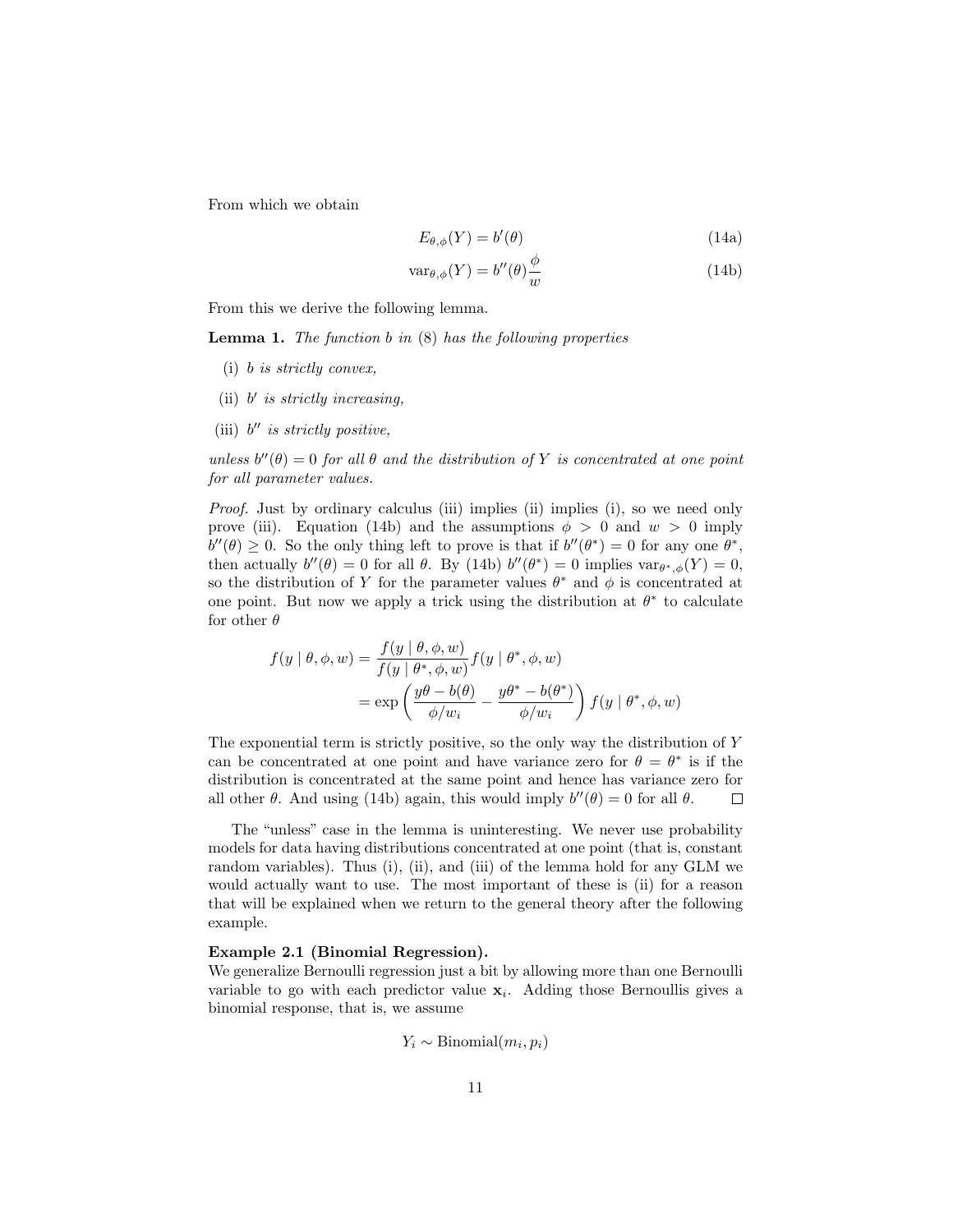where  $m_i$  is the number of Bernoulli variables with predictor vector  $\mathbf{x}_i$ . The density for  $Y_i$  is

$$
f(y_i | p_i) = {m_i \choose y_i} p_i^{y_i} (1-p_i)^{m_i - y_i}
$$

we try to match this up with the GLM form. So first we write the density as an exponential

$$
f(y_i | p_i) = \exp\left[y_i \log(p_i) + (m_i - y_i) \log(1 - p_i) + \log\binom{m_i}{y_i}\right]
$$

$$
= \exp\left[y_i \log\left(\frac{p_i}{1 - p_i}\right) + m_i \log(1 - p_i) + \log\binom{m_i}{y_i}\right]
$$

$$
= \exp\left\{m_i\left[\bar{y}_i\theta_i - b(\theta_i)\right] + \log\binom{m_i}{y_i}\right\}
$$

where we have defined

$$
\bar{y}_i = y_i/m_i
$$

$$
\theta_i = \text{logit}(p_i)
$$

$$
b(\theta_i) = -\log(1 - p_i)
$$

So we see that

- The canonical parameter for the binomial model is  $\theta = \text{logit}(p)$ . That explains why the logit link is popular.
- The weight  $w_i$  in the GLM density turns out to be the number of Bernoullis  $m_i$  associated with the *i*-th predictor value. So we see that the weight allows for grouped data like this.
- There is nothing like a dispersion parameter here. For the binomial family the dispersion is known;  $\phi = 1$ .

Returning to the general GLM model (a doubly redundant redundancy), we first define yet another parameter, the mean value parameter

$$
\mu_i = E_{\theta_i, \phi}(Y_i) = b'(\theta_i).
$$

By (ii) of Lemma  $1 \, b'$  is a strictly increasing function, hence an invertible function. Thus the mapping between the canonical parameter  $\theta$  and the mean value parameter  $\mu$  is an invertible change of parameter. Then by definition of "link" function" the relation between the mean value parameter  $\mu_i$  and the linear predictor  $\eta_i$  is given by the link function

$$
\eta_i = g(\mu_i).
$$

The link function  $g$  is required to be a strictly increasing function, hence an invertible change of parameter.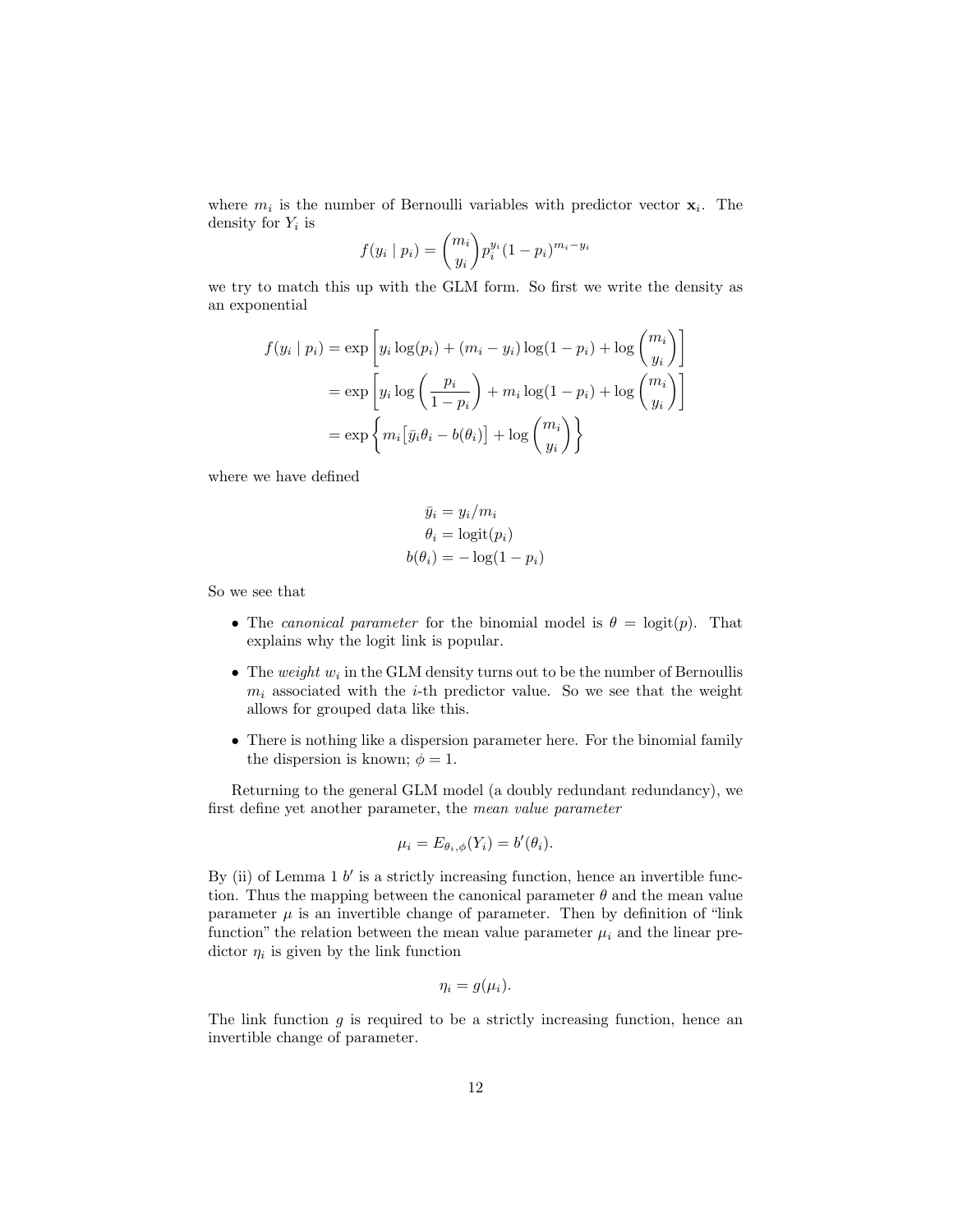If, as in logistic regression we take the linear predictor to be the canonical parameter, that determines the link function, because  $\eta_i = \theta_i$  implies  $g^{-1}(\theta) =$  $b'(\theta)$ . In general, as is the case in probit regression, the link function g and the function  $b'$  that connects the canonical and mean value parameters are unrelated.

It is traditional in GLM theory to make primary use of the mean value parameter and not use the canonical parameter (unless it happens to be the same as the linear predictor). For that reason we want to write the variance as a function of  $\mu$  rather than  $\theta$ 

$$
var_{\theta_i, \phi}(Y_i) = \frac{\phi}{w} V(\mu_i)
$$
\n(15)

where

$$
V(\mu) = b''(\theta) \qquad \text{when} \qquad \mu = b'(\theta)
$$

This definition of the function  $V$  makes sense because the function  $b'$  is an invertible mapping between mean value and canonical parameters. The function V is called the variance function even though it is only proportional to the variance, the complete variance being  $\phi V(\mu)/w$ .

# 2.1 Parameter Estimation

Now we can write out the log likelihood derivatives

$$
\frac{\partial l(\boldsymbol{\beta})}{\partial \beta_j} = \sum_{i=1}^n \left( \frac{y_i - b'(\theta_i)}{\phi/w_i} \right) \frac{\partial \theta_i}{\partial \beta_j}
$$

$$
= \sum_{i=1}^n \left( \frac{y_i - \mu_i}{\phi/w_i} \right) \frac{\partial \theta_i}{\partial \beta_j}
$$

In order to completely eliminate  $\theta_i$  we need to calculate the partial derivative. First note that

$$
\frac{\partial \mu_i}{\partial \theta_i} = b''(\theta_i)
$$

so by the inverse function theorem

$$
\frac{\partial \theta_i}{\partial \mu_i} = \frac{1}{b''(\theta_i)} = \frac{1}{V(\mu_i)}
$$

Now we can write

$$
\frac{\partial \theta_i}{\partial \beta_j} = \frac{\partial \theta_i}{\partial \mu_i} \frac{\partial \mu_i}{\partial \eta_i} \frac{\partial \eta_i}{\partial \beta_j} = \frac{1}{V(\mu_i)} h'(\eta_i) x_{ij}
$$
(16)

where  $h = g^{-1}$  is the inverse link function. And we finally arrive at the likelihood equations expressed in terms of the mean value parameter and the linear predictor

$$
\frac{\partial l(\boldsymbol{\beta})}{\partial \beta_j} = \frac{1}{\phi} \sum_{i=1}^n \left( \frac{y_i - \mu_i}{V(\mu_i)} \right) w_i h'(\eta_i) x_{ij}
$$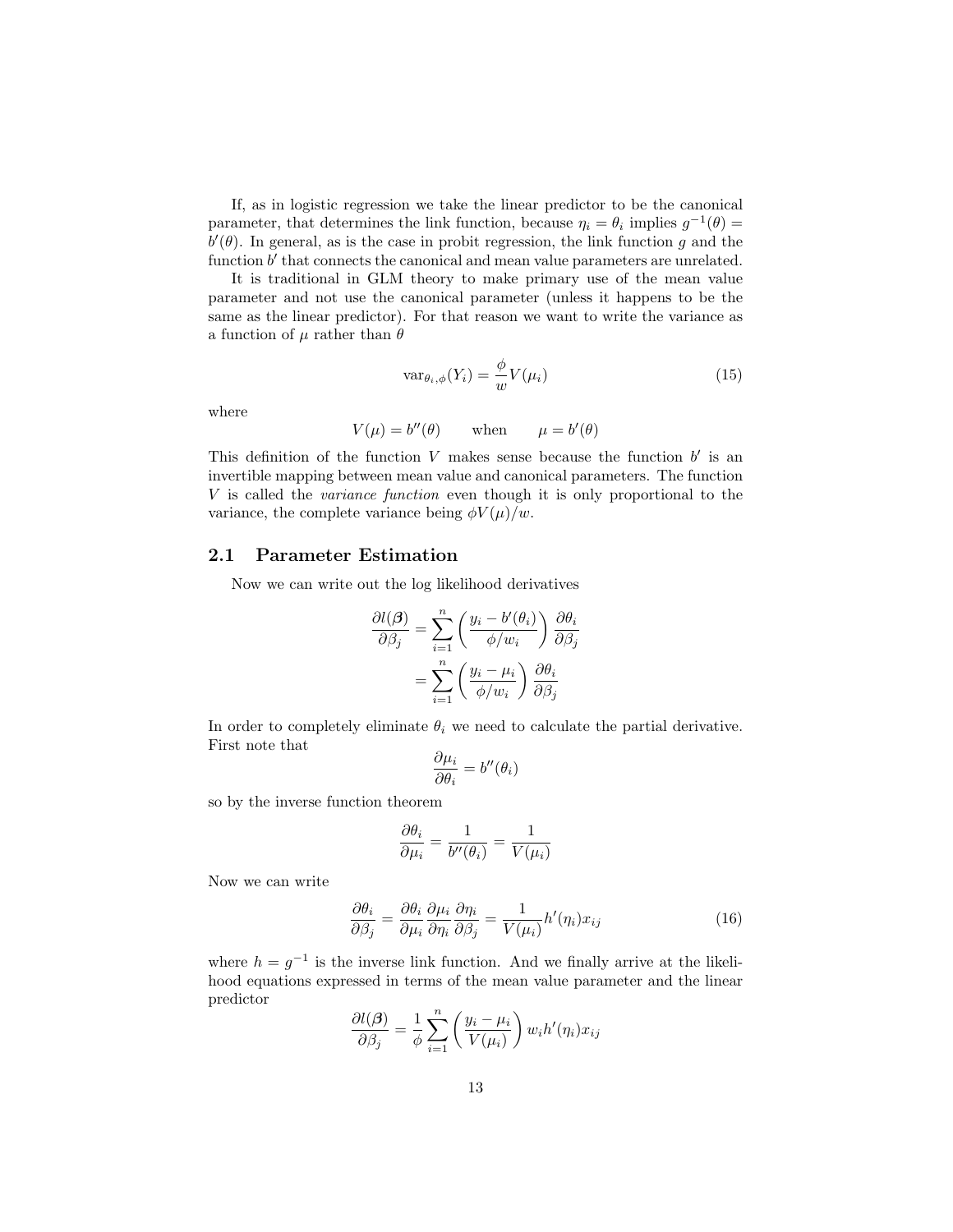These are the equations the computer sets equal to zero and solves to find the regression coefficients. Note that the dispersion parameter  $\phi$  appears only multiplicatively. So it cancels when the partial derivatives are set equal to zero. Thus the regression coefficients can be estimated without estimating the dispersion (just as in linear regression).

Also as in linear regression, the dispersion parameter is not estimated by maximum likelihood but by the method of moments. By (15)

$$
E\left\{\frac{w_i(Y_i - \mu_i)^2}{V(\mu_i)}\right\} = \frac{w_i}{V(\mu_i)} \operatorname{var}(Y_i) = \phi
$$

Thus

$$
\frac{1}{n}\sum_{i=1}^{n}\frac{w_i(y_i-\hat{\mu}_i)^2}{V(\hat{\mu}_i)}
$$

would seem to be an approximately unbiased estimate of  $\phi$ . Actually it is not because  $\hat{\mu}$  is not  $\mu$ , and

$$
\hat{\phi} = \frac{1}{n-p} \sum_{i=1}^{n} \frac{w_i (y_i - \hat{\mu}_i)^2}{V(\hat{\mu}_i)}
$$

is closer to unbiased where p is the rank of the design matrix  $X$ . We won't bother to prove this. The argument is analogous to the reason for  $n-p$  in linear regression.

### 2.2 Fisher Information, Tests and Confidence Intervals

The log likelihood second derivatives are

$$
\frac{\partial^2 l(\boldsymbol{\beta})}{\partial \beta_j \partial \beta_k} = \sum_{i=1}^n \left(\frac{y_i - b'(\theta_i)}{\phi/w_i}\right) \frac{\partial^2 \theta_i}{\partial \beta_j \partial \beta_k} - \sum_{i=1}^n \left(\frac{b''(\theta_i)}{\phi/w_i}\right) \frac{\partial \theta_i}{\partial \beta_j} \frac{\partial \theta_i}{\partial \beta_k}
$$

This is rather a mess, but because of (14a) the expectation of the first sum is zero. Thus the  $j, k$  term of the expected Fisher information is, using (16) and  $b'' = V$ ,

$$
-E\left\{\frac{\partial^2 l(\boldsymbol{\beta})}{\partial \beta_j \partial \beta_k}\right\} = \sum_{i=1}^n \left(\frac{b''(\theta_i)}{\phi/w_i}\right) \frac{\partial \theta_i}{\partial \beta_j} \frac{\partial \theta_i}{\partial \beta_k}
$$
  

$$
= \sum_{i=1}^n \left(\frac{V(\mu_i)}{\phi/w_i}\right) \frac{1}{V(\mu_i)} h'(\eta_i) x_{ij} \frac{1}{V(\mu_i)} h'(\eta_i) x_{ik}
$$
  

$$
= \frac{1}{\phi} \sum_{i=1}^n \left(\frac{w_i h'(\eta_i)^2}{V(\mu_i)}\right) x_{ij} x_{ik}
$$

We can write this as a matrix equation if we define  $D$  to be the diagonal matrix with  $i, i$  element

$$
d_{ii} = \frac{1}{\phi} \frac{w_i h'(\eta_i)^2}{V(\mu_i)}
$$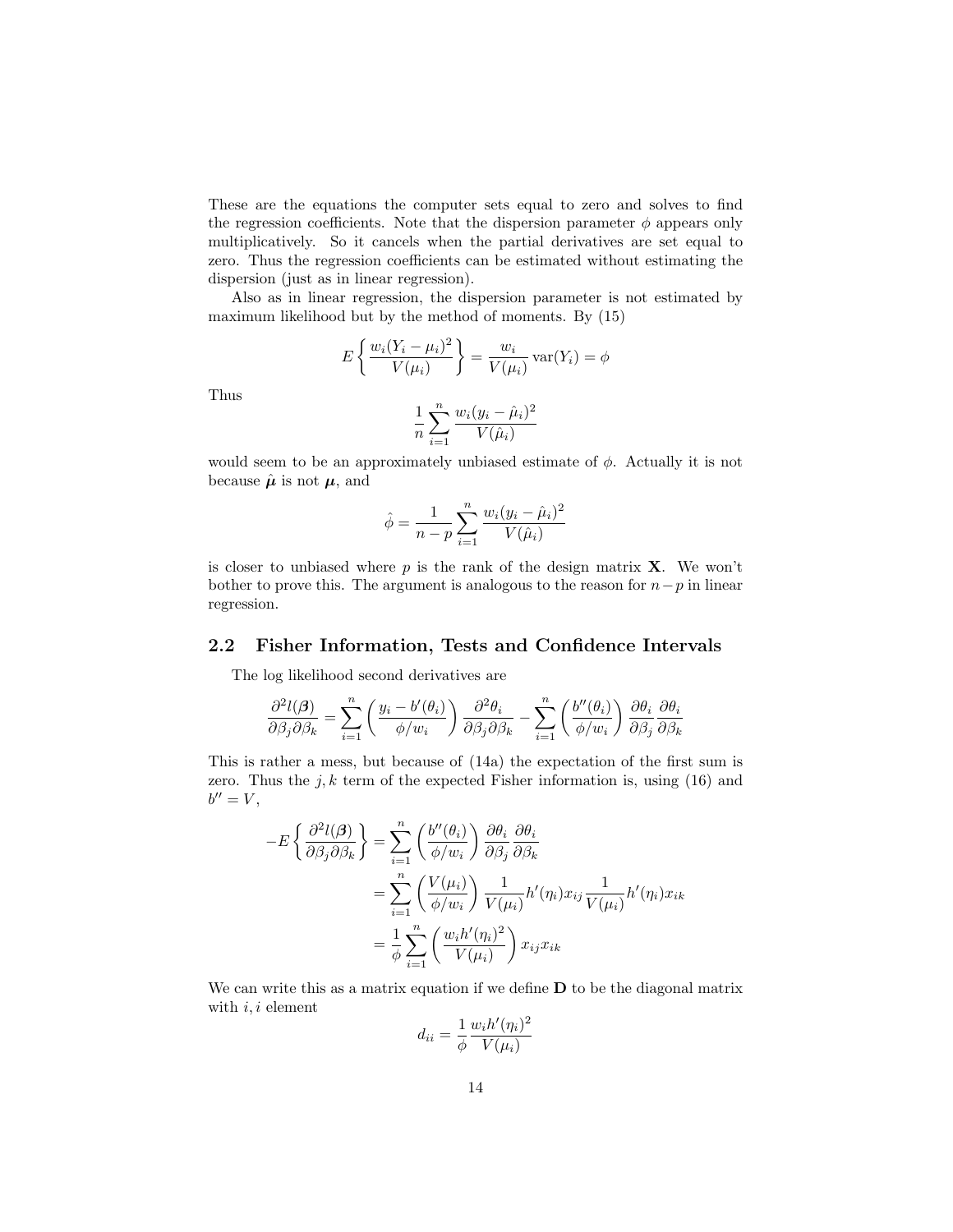$$
\mathbf{I}(\boldsymbol{\beta}) = \mathbf{X}' \mathbf{D} \mathbf{X}
$$

is the expected Fisher information matrix. From this standard errors for the parameter estimates, confidence intervals, test statistics, and so forth can be derived using the usual likelihood theory. Fortunately, we do not have to do all of this by hand. R knows all the formulas and computes them for us.

# 3 Poisson Regression

The Poisson model is also a GLM. We assume responses

$$
Y_i \sim \text{Poisson}(\mu_i)
$$

and connection between the linear predictor and regression coefficients, as always, of the form (5). We only need to identify the link and variance functions to get going. It turns out that the canonical link function is the log function (left as an exercise for the reader). The Poisson distribution distribution has the relation

$$
\text{var}(Y) = E(Y) = \mu
$$

connecting the mean, variance, and mean value parameter. Thus the variance function is  $V(\mu) = \mu$ , the dispersion parameter is known ( $\phi = 1$ ), and the weight is also unity  $(w = 1)$ .

#### Example 3.1 (Poisson Regression).

The data set in the file ex12.10.1.dat is read by

```
> X <- read.table("ex12.10.1.dat", header = TRUE)
> names(X)
```
[1] "hour" "count"

> attach(X)

simulates the hourly counts from a not necessarily homogeneous Poisson process. The variables are hour and count, the first counting hours sequentially throughout a 14-day period (running from 1 to  $14 \times 24 = 336$ ) and the second giving the count for that hour.

The idea of the regression is to get a handle on the mean as a function of time if it is not constant. Many time series have a daily cycle. If we pool the counts for the same hour of the day over the 14 days of the series, we see a clear pattern in the histogram. The R hist function won't do this, but we can construct the histogram ourselves (Figure 3) using barplot with the commands

```
> hourofday <- (hour - 1) \% 24 + 1> foo <- split(count, hourofday)
> foo \leq sapply(foo, sum)
> barplot(foo, space = 0, xlab = "hour of the day", ylab = "total count",
      names = as.charAtacter(1:24), col = 0)
```
Then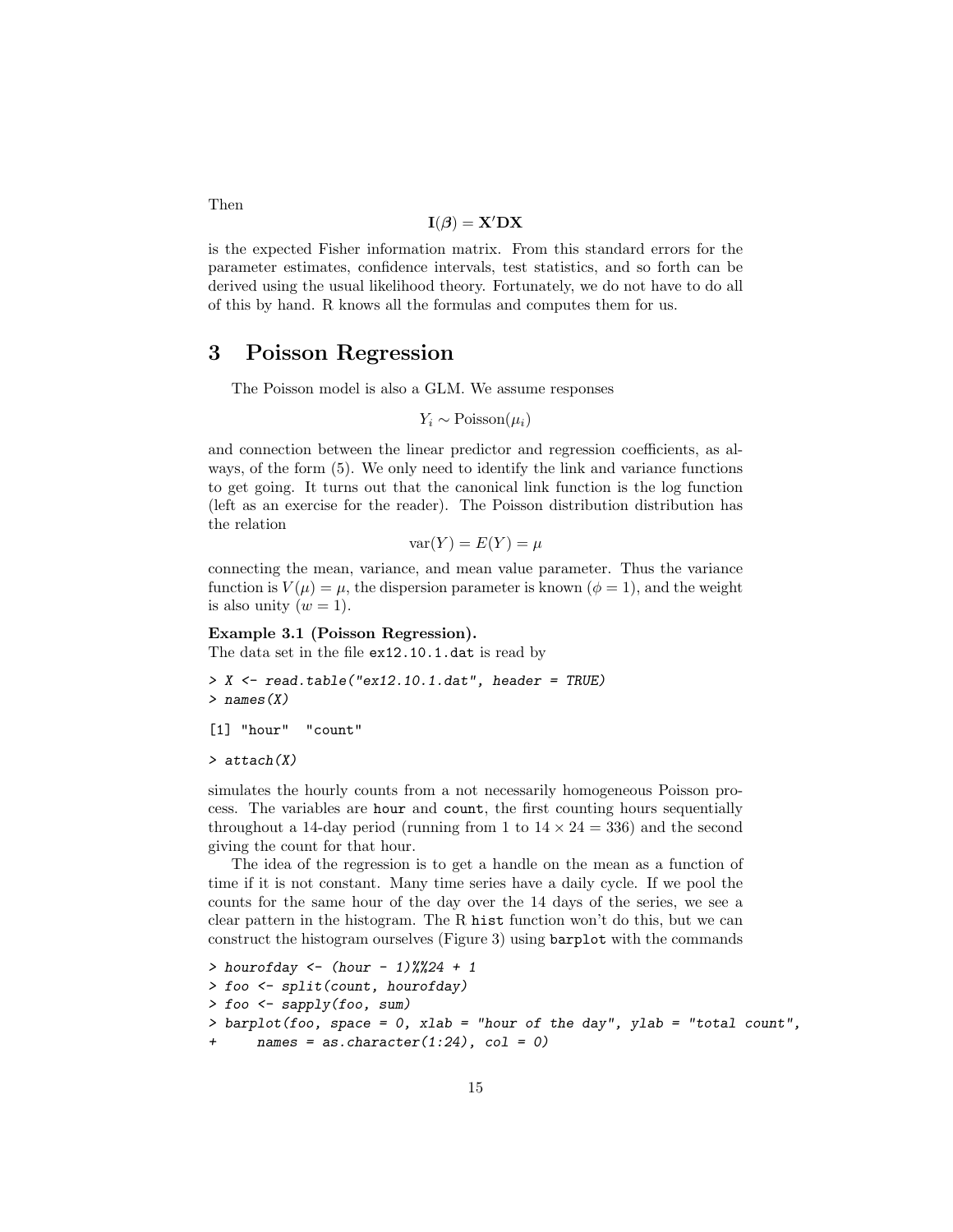

Figure 3: Histogram of the total count in each hour of the day for the data for Example 3.1.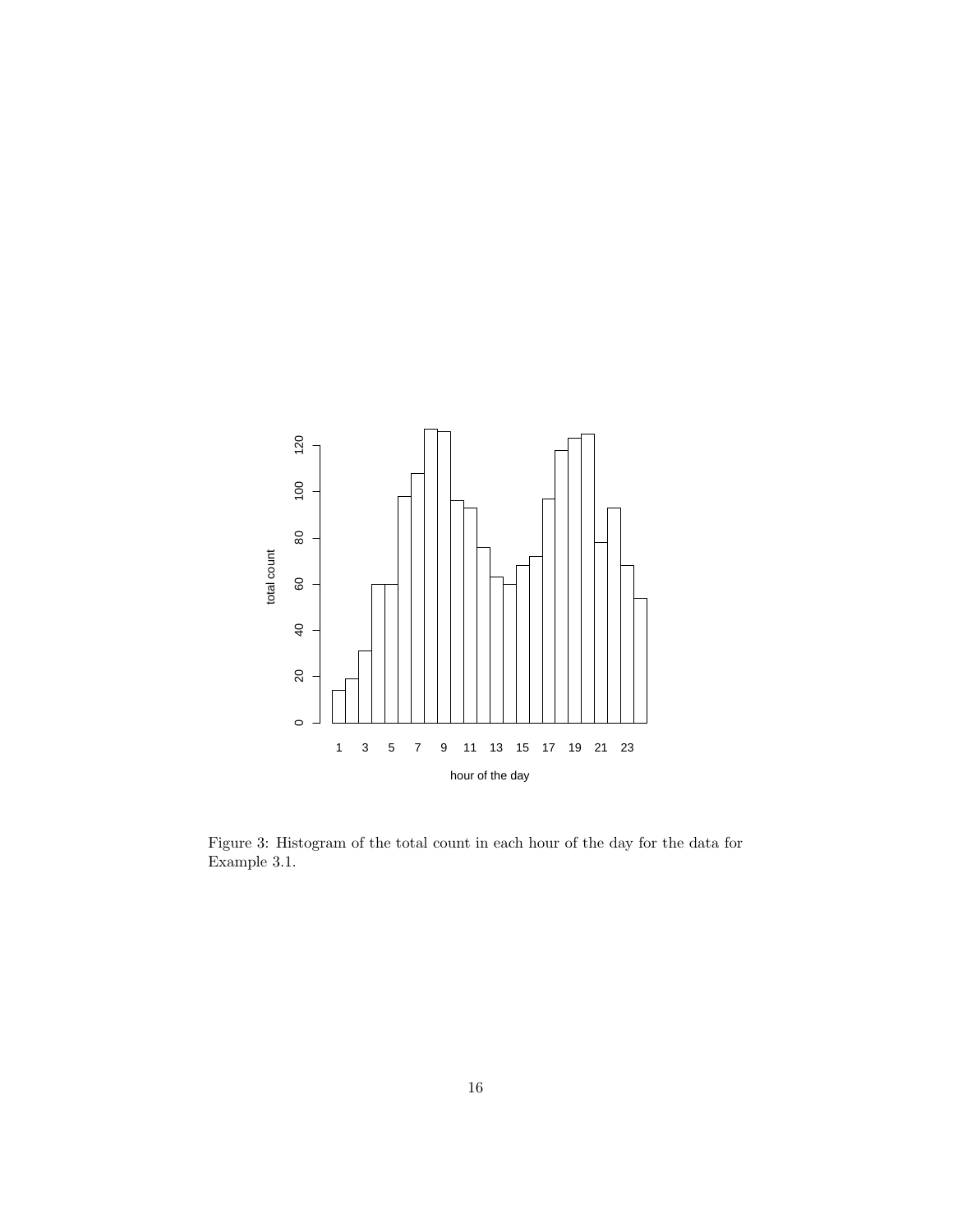In contrast, if we pool the counts for each day of the week, the histogram is fairly even (not shown). Thus it seems to make sense to model the mean function as being periodic with period 24 hours, and the obvious way to do that is to use trigonometric functions. Let us do a bunch of fits

```
> w <- hour/24 * 2 * pi
> out1 <- glm(count \tilde{f} I(sin(w)) + I(cos(w)), family = poisson)
> summary(out1)
Call:
glm(formula = count " I(sin(w)) + I(cos(w)), family = poisson)Deviance Residuals:
    Min 1Q Median 3Q Max
-3.78327 -1.18758 -0.05076 0.86991 3.42492
Coefficients:
           Estimate Std. Error z value Pr(>|z|)
(Intercept) 1.73272 0.02310 75.02 < 2e-16 ***
I(sin(w)) -0.10067 0.03237 -3.11 0.00187 **
I(cos(w)) -0.21360 0.03251 -6.57 5.04e-11 ***
---
Signif. codes: 0 '***' 0.001 '**' 0.01 '*' 0.05 '.' 0.1 ' ' 1
(Dispersion parameter for poisson family taken to be 1)
   Null deviance: 704.27 on 335 degrees of freedom
Residual deviance: 651.10 on 333 degrees of freedom
AIC: 1783.2
Number of Fisher Scoring iterations: 5
> out2 <- update(out1, . \tilde{ } . + I(sin(2 * w)) + I(cos(2 * w)))
> summary(out2)
Call:
glm(formula = count " I(sin(w)) + I(cos(w)) + I(sin(2*w)) +I(cos(2 * w)), family = poisson)
Deviance Residuals:
    Min 1Q Median 3Q Max
-3.20425 -0.74314 -0.09048 0.61291 3.26622
Coefficients:
            Estimate Std. Error z value Pr(>|z|)
(Intercept) 1.65917 0.02494 66.516 < 2e-16 ***
I(sin(w)) -0.13916 0.03128 -4.448 8.66e-06 ***
```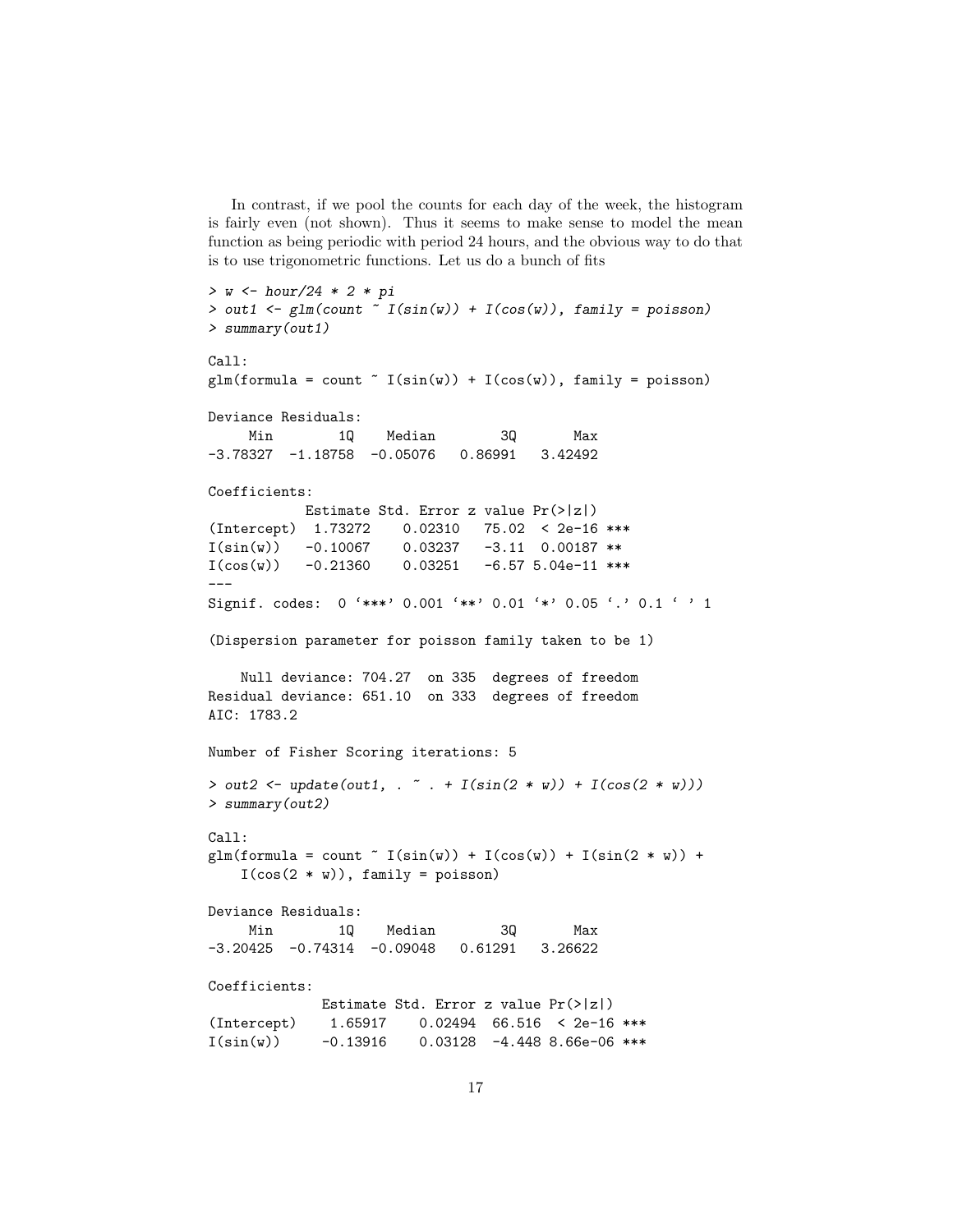```
I(cos(w)) -0.28510 0.03661 -7.787 6.86e-15 ***
I(\sin(2 * w)) -0.42974 0.03385 -12.696 < 2e-16 ***
I(cos(2 * w)) -0.30846 -0.03346 -9.219 < 2e-16***
---
Signif. codes: 0 '***' 0.001 '**' 0.01 '*' 0.05 '.' 0.1 ' ' 1
(Dispersion parameter for poisson family taken to be 1)
   Null deviance: 704.27 on 335 degrees of freedom
Residual deviance: 399.58 on 331 degrees of freedom
AIC: 1535.7
Number of Fisher Scoring iterations: 5
> out3 <- update(out2, . \tilde{ } . + I(sin(3 * w)) + I(cos(3 * w)))
> summary(out3)
Call:
\text{glm}(formula = count ~ I(sin(w)) + I(cos(w)) + I(sin(2 * w)) +
   I(cos(2 * w)) + I(sin(3 * w)) + I(cos(3 * w)), family = poisson)Deviance Residuals:
    Min 1Q Median 3Q Max
-3.21035 -0.78122 -0.04986 0.48562 3.18471
Coefficients:
              Estimate Std. Error z value Pr(>|z|)
(Intercept) 1.655430 0.025152 65.818 < 2e-16 ***
I(sin(w)) -0.151196 0.032532 -4.648 3.36e-06 ***
I(cos(w)) -0.301336 0.038250 -7.878 3.32e-15 ***
I(\sin(2 * w)) -0.439789 0.034464 -12.761 < 2e-16 ***
I(cos(2 * w)) -0.312843 -0.033922 -9.222 < 2e-16***
I(sin(3 * w)) -0.063440 0.033805 -1.877 0.0606.
I(cos(3 * w)) 0.004311 0.033632 0.128 0.8980
---
Signif. codes: 0 '***' 0.001 '**' 0.01 '*' 0.05 '.' 0.1 ' ' 1
(Dispersion parameter for poisson family taken to be 1)
   Null deviance: 704.27 on 335 degrees of freedom
Residual deviance: 396.03 on 329 degrees of freedom
AIC: 1536.1
Number of Fisher Scoring iterations: 5
```
It seems from the pattern of "stars" that maybe it is time to stop. A clearer indication is given by the so-called analysis of deviance table, "deviance" being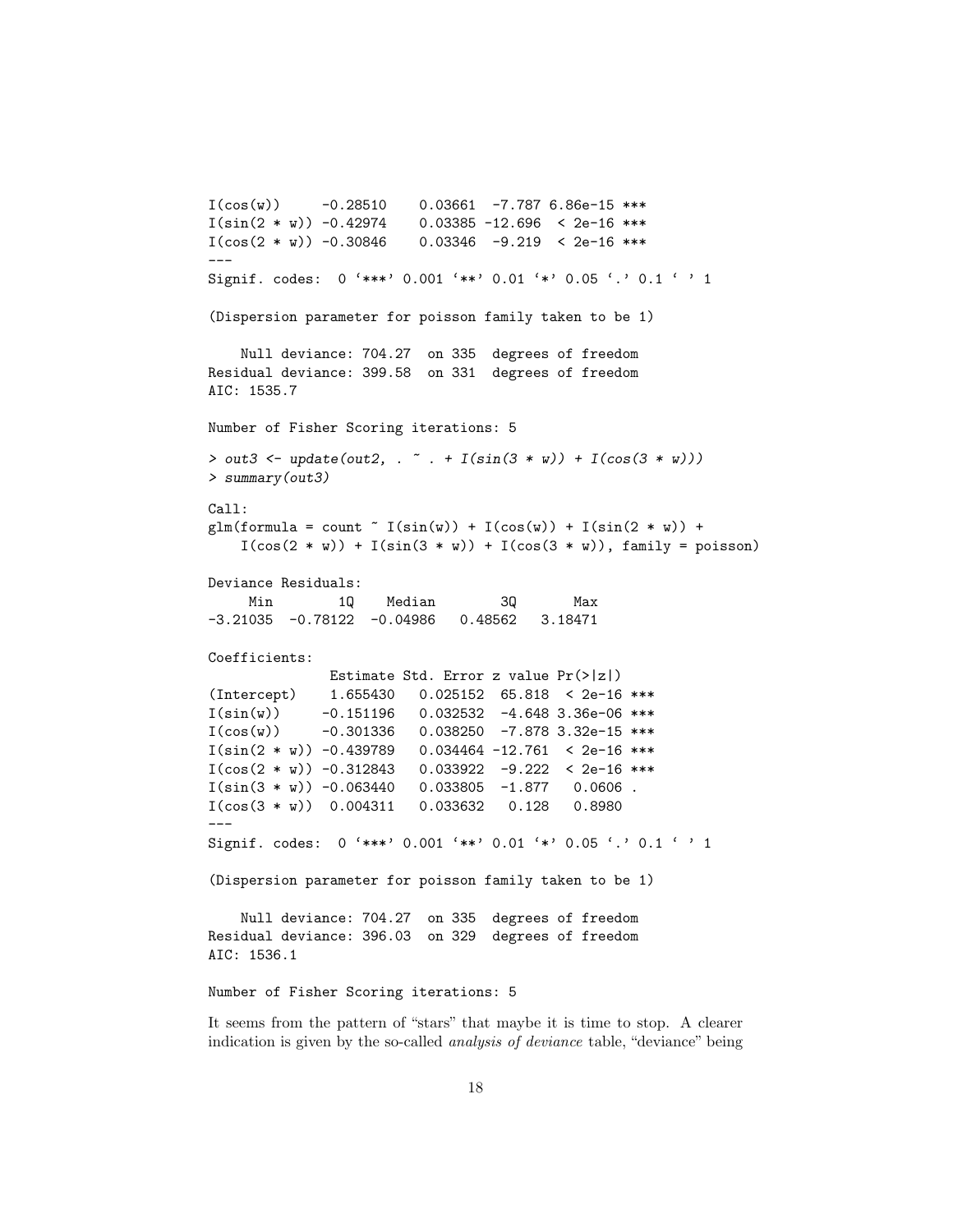another name for the likelihood ratio test statistic (twice the log likelihood difference between big and small models), which has an asymptotic chi-square distribution by standard likelihood theory.

```
> anova(out1, out2, out3, test = "Chisq")
Analysis of Deviance Table
Model 1: count I(sin(w)) + I(cos(w))Model 2: count \tilde{f}(sin(w)) + I(cos(w)) + I(sin(2*w)) + I(cos(2*w))Model 3: count \tilde{ } I(sin(w)) + I(cos(w)) + I(sin(2 * w)) + I(cos(2 * w)) +
   I(sin(3 * w)) + I(cos(3 * w))Resid. Df Resid. Dev Df Deviance P(>|Chi|)
1 333 651.10
2 331 399.58 2 251.52 2.412e-55
3 329 396.03 2 3.55 0.17
```
The approximate P-value for the likelihood ratio test comparing models 1 and 2 is  $P \approx 0$ , which clearly indicates that model 1 should be rejected. The approximate P-value for the likelihood ratio test comparing models 2 and 3 is  $P = 0.17$ , which fairly clearly indicates that model 2 should be accepted and that model 3 is unnecessary.  $P = 0.17$  indicates exceedingly weak evidence favoring the larger model. Thus we choose model 2.

The following code

```
> plot(hourofday, count, xlab = "hour of the day")
> curve(predict(out2, data.frame(w = x/24 * 2 * pi), type = "response"),
      add = TRUE)
```
draws the scatter plot and estimated regression function for model 2 (Figure 4).

I hope all readers are impressed by how magically statistics works in this example. A glance at Figure 4 shows

- Poisson regression is obviously doing more or less the right thing,
- there is no way one could put in a sensible regression function without using theoretical statistics. The situation is just too complicated.

# 4 Overdispersion

So far we have seen only models with unit dispersion parameter  $(\phi = 1)$ . This section gives an example with  $\phi \neq 1$  so we can see the point of the dispersion parameter.

The reason  $\phi = 1$  for binomial regression is that the mean value parameter  $p = \mu$  determines the variance  $mp(1 - p) = m\mu(1 - \mu)$ . Thus the variance function is

$$
V(\mu) = \mu(1 - \mu) \tag{17}
$$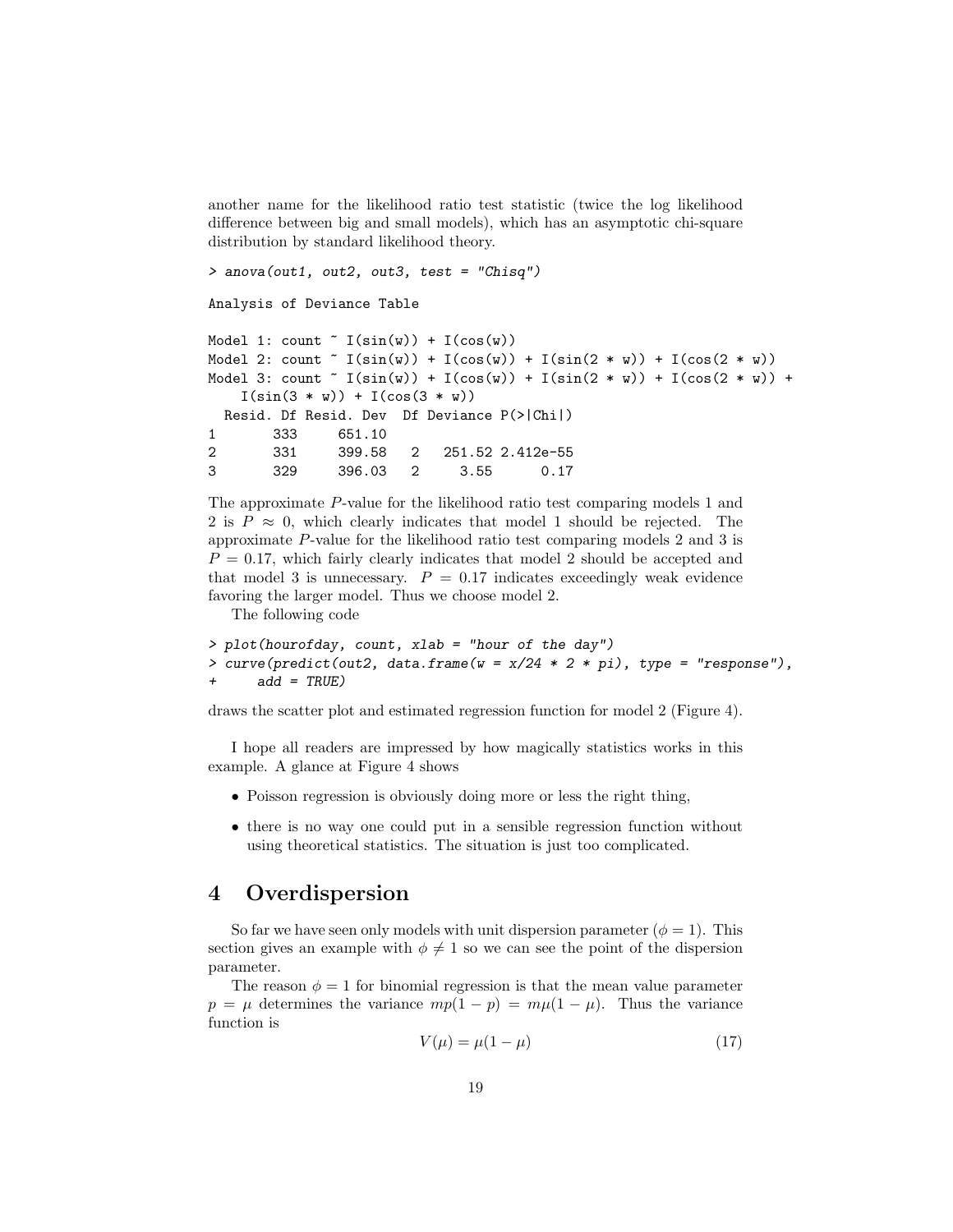

Figure 4: Scatter plot and regression curve for Example 3.1 (Poisson regression with log link function). The regression function is trigonometric on the scale of the linear predictor with terms up to the frequency 2 per day.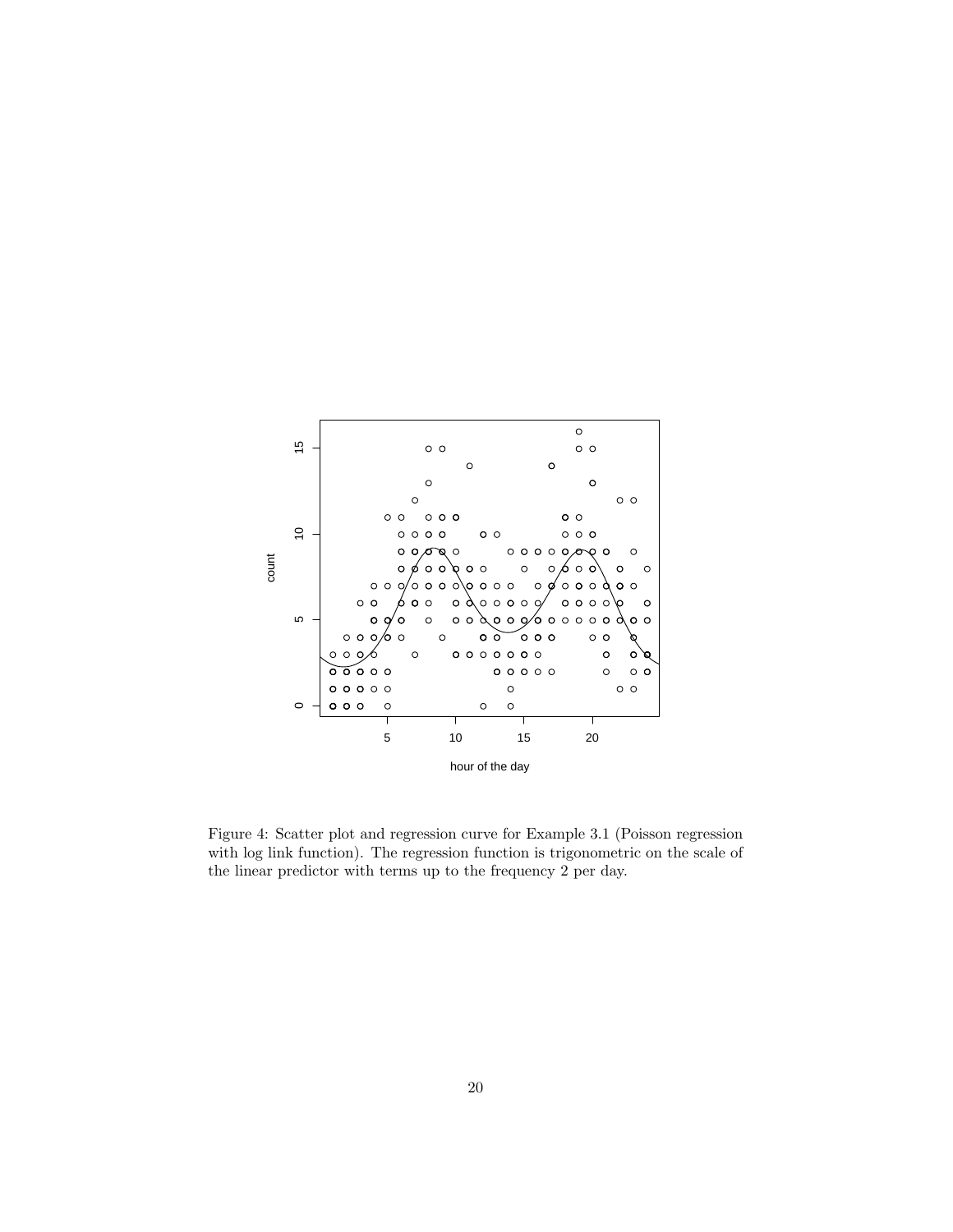and the weights are  $w_i = m_i$ , the sample size for each binomial variable (this was worked out in detail in Example 2.1).

But what if the model is wrong? Here is another model. Suppose

$$
Y_i \mid W_i \sim \text{Binomial}(m_i, W_i)
$$

where the  $W_i$  are IID random variables with mean  $\mu$  and variance  $\tau^2$ . Then by the usual rules for conditional probability

$$
E(Y_i) = E\{E(Y_i \mid W_i)\} = E(m_i W_i) = m_i \mu
$$

and

$$
\begin{aligned} \text{var}(Y_i) &= E\{\text{var}(Y_i \mid W_i)\} + \text{var}\{E(Y_i \mid W_i)\} \\ &= E\{m_i W_i (1 - W_i)\} + \text{var}\{m_i W_i\} \\ &= m_i \mu - m_i E(W_i^2) + m_i^2 \tau^2 \\ &= m_i \mu - m_i (\tau^2 + \mu^2) + m_i^2 \tau^2 \\ &= m_i \mu (1 - \mu) + m_i (m_i - 1) \tau^2 \end{aligned}
$$

This is clearly larger than the formula  $m_i\mu(1-\mu)$  one would have for the binomial model. Since the variance is always larger than one would have under the binomial model.

So we know that if our response variables  $Y_i$  are the sum of a random mixture of Bernoullis rather than IID Bernoullis, we will have overdispersion. But how to model the overdispersion? The GLM model offers a simple solution. Allow for general  $\phi$  so we have, defining  $\overline{Y}_i = Y_i/m_i$ 

$$
E(\overline{Y}_i) = \mu_i
$$
  
 
$$
var(\overline{Y}_i) = \frac{\phi}{m_i} \mu_i (1 - \mu_i)
$$
  

$$
= \frac{\phi}{m_i} V(\mu_i)
$$

where  $V$  is the usual binomial variance function  $(17)$ .

Example 4.1 (Overdispersed Binomial Regression). The data set in the file ex12.11.1.dat is read by

```
> X \le read.table("ex12.11.1.dat", header = TRUE)
> names(X)
[1] "succ" "fail" "x"
> attach(X)
```
contains some data for an overdispersed binomial model. The commands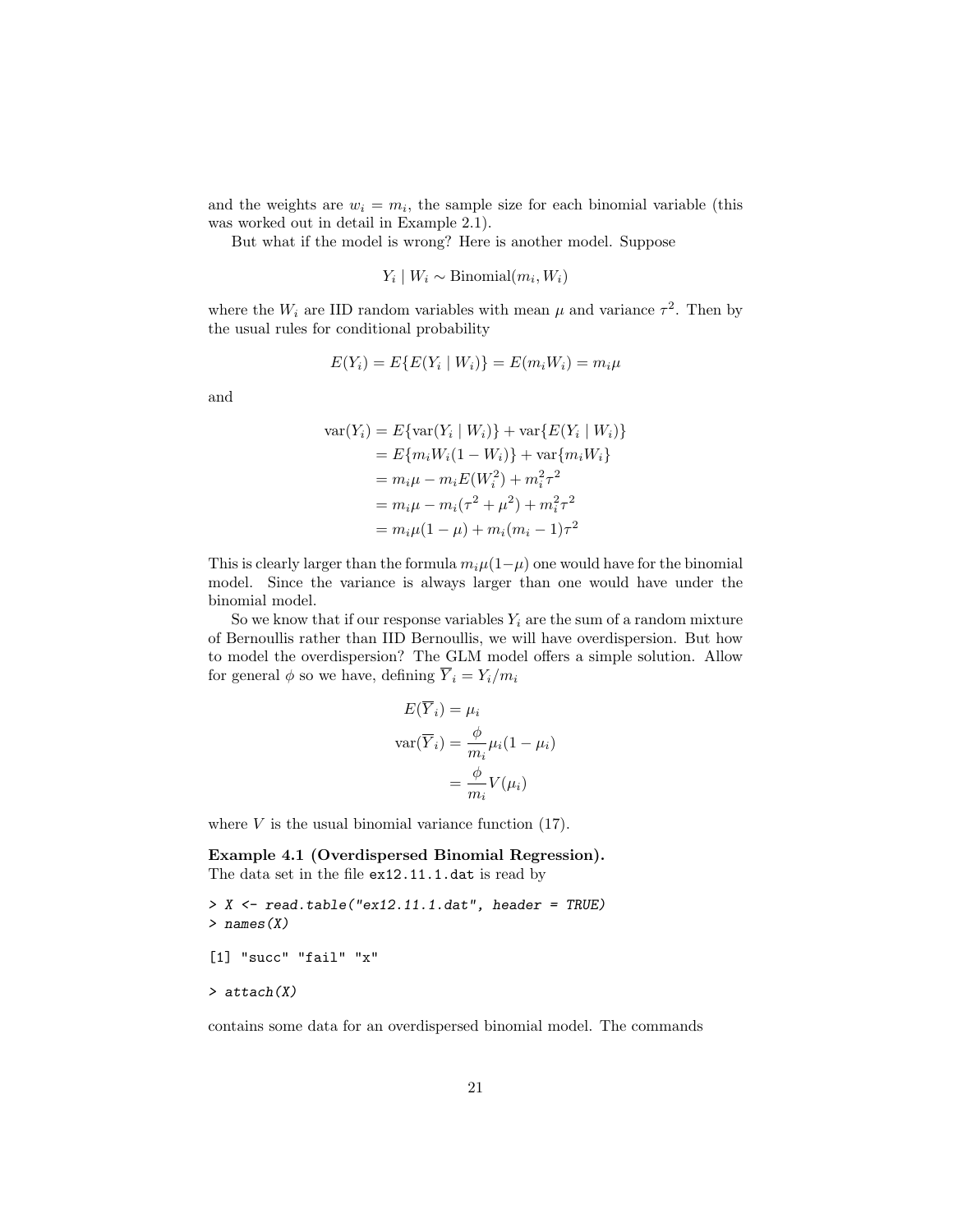```
> y <- cbind(succ, fail)
> out.binom \leq glm(y \in x, family = binomial)
> summary(out.binom)
Call:
glm(formula = y \tilde{x}, family = binomial)Deviance Residuals:
    Min 1Q Median 3Q Max
-2.73992 -1.10103 0.02212 1.06517 2.24202
Coefficients:
          Estimate Std. Error z value Pr(>|z|)
(Intercept) -1.92156 0.35321 -5.44 5.32e-08 ***
x 0.07436 0.01229 6.05 1.45e-09 ***
---
Signif. codes: 0 '***' 0.001 '**' 0.01 '*' 0.05 '.' 0.1 ' ' 1
(Dispersion parameter for binomial family taken to be 1)
   Null deviance: 118.317 on 49 degrees of freedom
Residual deviance: 72.476 on 48 degrees of freedom
AIC: 135.79
Number of Fisher Scoring iterations: 4
> out.quasi \leq glm(y \in x, family = quasibinomial)
> summary(out.quasi)
Call:
glm(formula = y \text{ x}, family = quasibinomial)Deviance Residuals:
    Min 1Q Median 3Q Max
-2.73992 -1.10103 0.02212 1.06517 2.24202
Coefficients:
          Estimate Std. Error t value Pr(>|t|)
(Intercept) -1.92156 0.41713 -4.607 3.03e-05 ***
x 0.07436 0.01451 5.123 5.30e-06 ***
---
Signif. codes: 0 '***' 0.001 '**' 0.01 '*' 0.05 '.' 0.1 ' ' 1
(Dispersion parameter for quasibinomial family taken to be 1.394695)
   Null deviance: 118.317 on 49 degrees of freedom
Residual deviance: 72.476 on 48 degrees of freedom
```